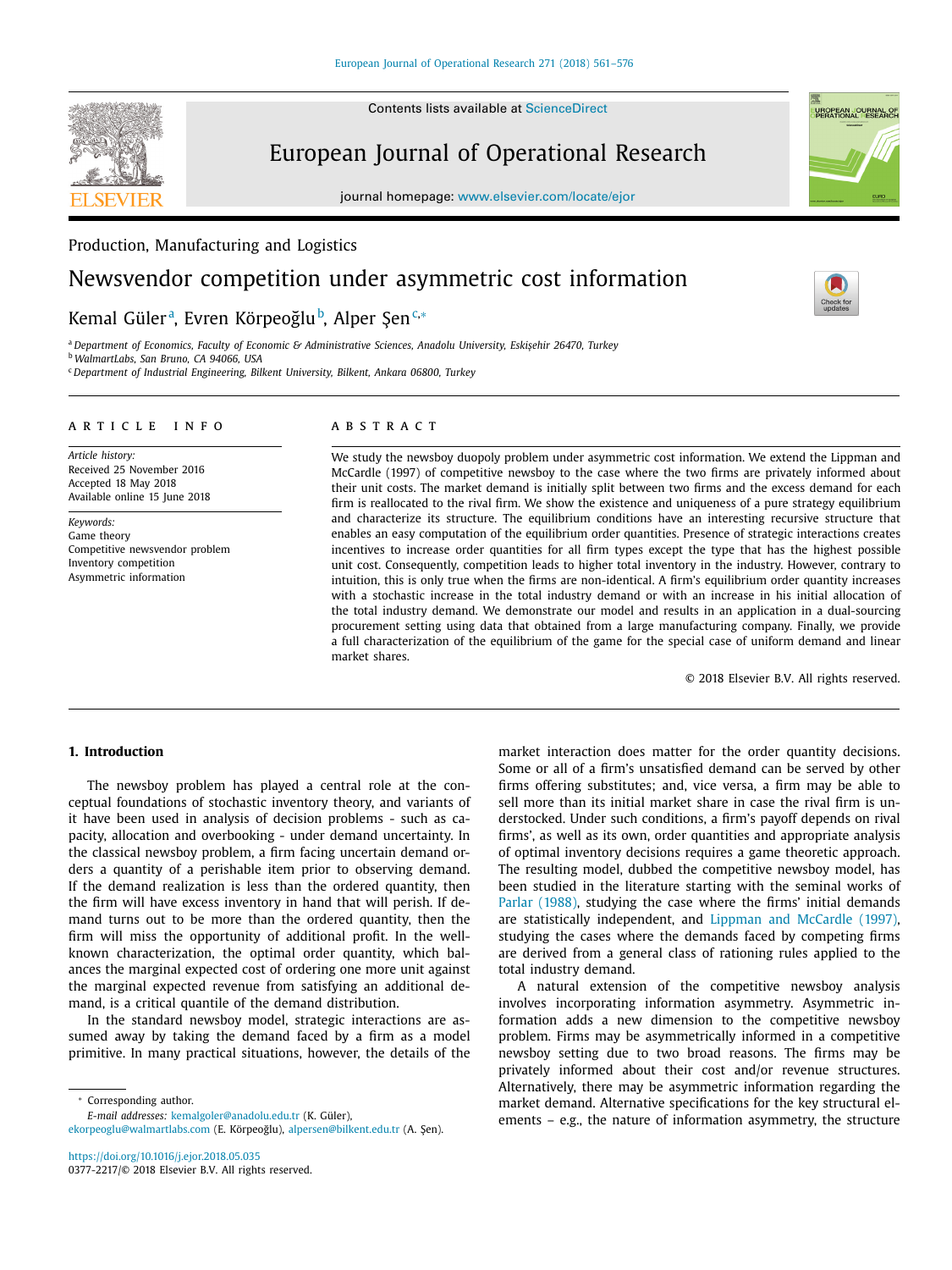of the market and firm demands – span a number of interesting classes of models. Among these are models of newsboy oligopoly, and models that allow arbitrary statistical dependence in firm demands, and in cost structures.

In this paper, we study the competitive newsboy problem with asymmetric cost information. The competitive newsboy model we study is built on Parlar [\(1988\)](#page-15-0) and Lippman and [McCardle](#page-15-0) (1997). The industry demand is random. There are two firms among whom the industry demand is split. Each firm has private information about their costs. If the demand that is allocated to one firm exceeds the order quantity of that firm, a portion of the excess demand spills over to the rival firm. As standard in analysis of games of incomplete information, we use the Bayesian–Nash equilibrium as the solution concept. In a Bayesian–Nash equilibrium each player's strategy is a best response against the strategies of the competing players.

We show that a pure strategy Bayesian–Nash equilibrium exists for the newsboy duopoly with asymmetric information under a fairly general set of assumptions. When there are two firms and two possible types for each firm, we show that the presence of strategic interactions creates incentives to order more for all firm types except the type that has the highest possible unit cost, who orders as a monopolist for his portion of the demand. Therefore, competition leads to higher total inventory in the industry. However, this is not true, if the firms are identical. The equilibrium conditions have an interesting recursive structure that enables an easy computation of the equilibrium order quantities. Comparative statics analysis shows that a stochastic increase in market demand or an increase in one firm's initial allocation of the total industry demand lead to higher inventory for that firm. We finally derive a complete characterization of the equilibrium and its comparative statics for the case of uniform demand and linear split rule.

The particular version of the newsvendor competition we study here has applications in a variety of settings. For example, in many procurement environments, buyers use multiple suppliers, each of which gets a pre-determined portion of the buyer's total procurement. This is usually done to protect the buyer from supply interruptions and hold-up risk. The buyer may be a manufacturer that uses the procured item to manufacture its own good which has an uncertain demand. In some of these cases, the buyer is unwilling to commit to a quantity and only specifies the percentage of its total procurement that it will allocate to each supplier. If a particular supplier cannot make his portion of the supply entirely available, the manufacturer will turn to other suppliers which may have supply beyond their share. Since suppliers have to produce or build capacity in advance of the materialization of final demand, this leads to a newsvendor type competition among suppliers. Obviously, unit costs are private information for the suppliers in this case. In [Section](#page-6-0) 4.7, we provide an application in this context using data that we collected from procurement bidding events of a large manufacturing company. The analysis shows that there can be pronounced differences in suppliers' order quantities as they consider spillover demand and private information in their decisions. In some cases, the spillover effect may be so significant that the buyer may increase its fill rate by allocating more of its demand to a higher cost supplier.

The rest of this paper is organized as follows. In Section 2, we review the related literature. In [Section](#page-2-0) 3, we introduce a model of inventory competition under asymmetric information. [Section](#page-3-0) 4 presents our main results on the characterization of equilibrium and comparative statics analysis. We present the full characterization of equilibrium in a parametric version of the model under uniform demand distribution and a linear split rule in [Section](#page-7-0) 5. We conclude and suggest some avenues for future research in [Section](#page-9-0) 6. All proofs as well as detailed derivations are contained in the Appendix.

# **2. Literature review**

The literature on multiple item inventory problem with substitution dates back to the paper by [McGillivray](#page-15-0) and Silver (1978). However, the role of competition has not been studied until the pioneering work of Parlar [\(1988\).](#page-15-0) Parlar studies a competitive newsboy problem with two firms managing two substitutable items facing independent demands. A deterministic fraction of unsatisfied demand for each item can be substituted to the other item, if that item has excess stock. It is shown that a unique Nash equilibrium exists. It is also shown that total profits of two competing firms are less than that would have been obtained if they were to cooperate. Wang and Parlar [\(1994\)](#page-15-0) and [Netessine](#page-15-0) and Rudi (2003) extend the analysis of Parlar for three and *n* firms cases, respectively.

This paper is closely related to the work of Lippman and Mc-Cardle (1997) who consider the [competitive](#page-15-0) newsboy problem under a general setting with respect to how initial demands are generated and how excess demand is reallocated. It is assumed that each firm's initial demand is a result of an allocation of the industry demand which is a random variable. In deterministic rules, a specific deterministic function of the industry demand is allocated to each firm in competition. In stochastic rules, a firm's initial allocation depends on the outcome of a random variable (independent demands as in Parlar [\(1988\)](#page-15-0) can be shown to be a special case of stochastic splitting). If a firm's initial demand exceeds its order quantity, a non-decreasing function of the excess demand is reallocated to each other firm. Lippman and [McCardle](#page-15-0) (1997) show the existence of an equilibrium in the general setting. For the case of symmetric firms and continuous distributions of effective demand for each firm, they also show the uniqueness of the equilibrium. For the case of two firms, they show that competition leads to higher inventory in the system.

Since these pioneering work, inventory competition gained interest in operations research literature. Other lines of research in this area include papers that consider the effect of competition on a supplier in the upper echelon [\(Anupindi](#page-15-0) & Bassok, 1999), dynamic consumer choice [\(Mahajan](#page-15-0) & van Ryzin, 2003), the effect of sequential moves [\(Serin,](#page-15-0) 2007), reactive capacity (Li & Ha, [2008\)](#page-15-0), loss aversion (Liu, [Song,](#page-15-0) & Wu, 2013), predictably irrational behavior [\(Ovchinnikov,](#page-15-0) Moritz, & Quiroga, 2015) and simultaneous price and inventory competition in revenue [management](#page-15-0) (Zhao, Atkins, Hu, & Zhang, 2017).

There are other papers in operations literature where competition carries on for multiple periods and backordering is possible. In Hall and [Porteus](#page-15-0) (2000) and Liu, Shang, and Wu [\(2007\),](#page-15-0) two firms compete on product availability which impacts the market share in future periods. However, within each period that is modeled as a [newsvendor](#page-15-0) problem, no substitution occurs. Netessine, Rudi, and Wang (2006) model substitution to a competing firm in the current period as well as backordering in future periods.

To our knowledge, the only study in the operations literature that incorporates the effect of private information on horizontal competition, in particular its effect on equilibrium behavior of firms competing on inventory or product [availability](#page-15-0) is by Jiang, Netessine, and Savin (2011). In their study, the players have asymmetric information about future demand. Since they assume that the demand information is limited to the support of the distribution, they follow an approach taken in the robust optimization literature and assume that the players minimize absolute regret. They show that there exists a Nash equilibrium for the game and provide a characterization. Among other results, their analysis shows that the total inventory carried by the newsvendors increases with information asymmetry and may even be larger than the maximum total demand. In addition, they show that a newsvendor may not be better off by having better information about its own demand distribution than its competitors.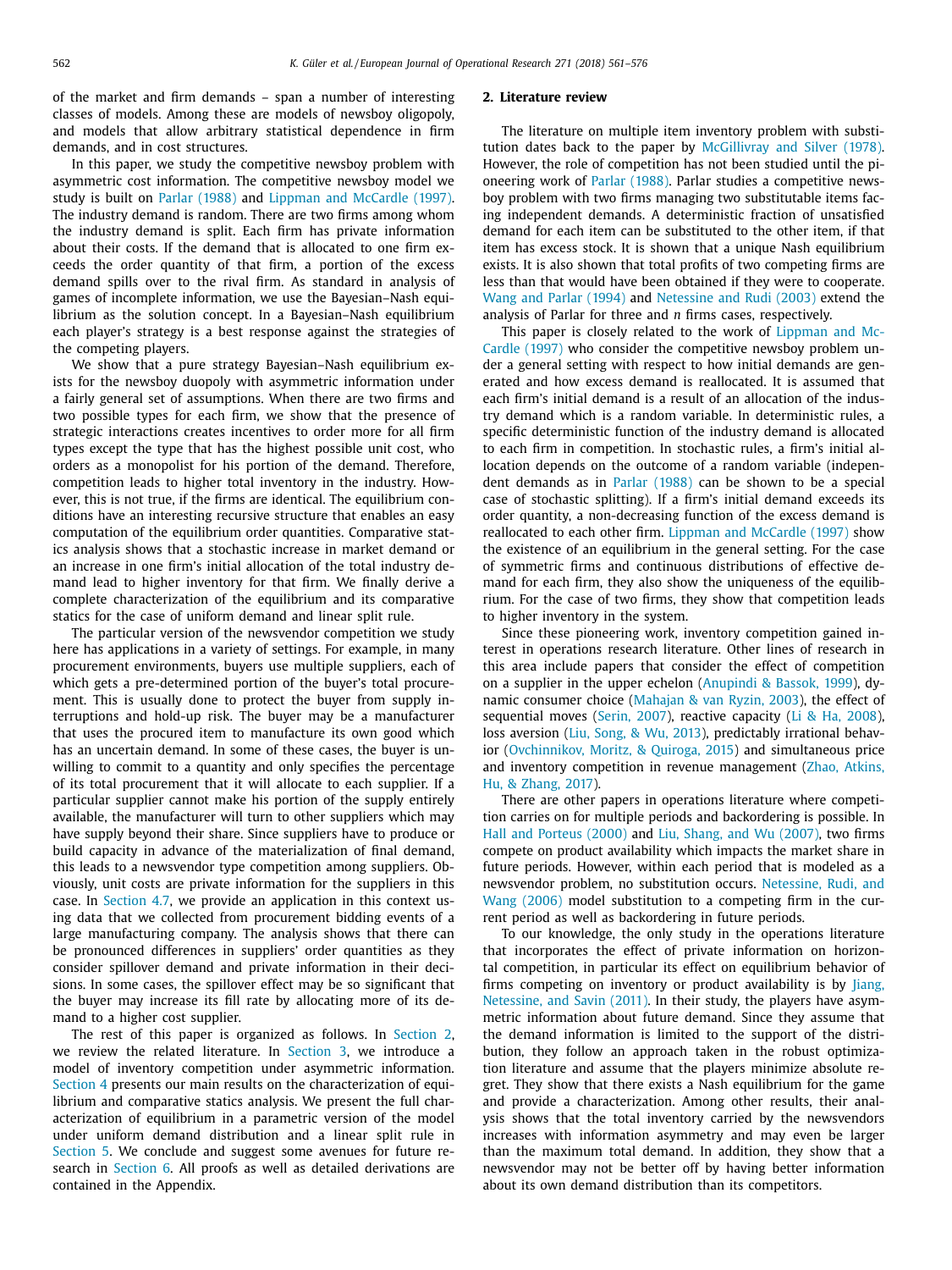<span id="page-2-0"></span>We restricted our literature review on the horizontal inventory competition. There is a vast body of operations literature where inventory competition takes place between different echelons with early work that include [Cachon](#page-15-0) (2001) and Cachon and Zipkin (1999) and recent work that [include](#page-15-0) Cao, Wan, and Lai [\(2013\),](#page-15-0) Lee and Yang (2013), and [Spiliotopoulou,](#page-15-0) Donohue, Gurbuz, and Heese (2018).

The asymmetric information newsvendor duopoly game we study can be transformed to a supermodular game. Supermodular games were first introduced by Topkis [\(1979\)](#page-15-0) who show that there exists at least one pure strategy Nash equilibrium in a full information supermodular game. [Milgrom](#page-15-0) and Roberts (1990) show that a large class of games in economics literature are supermodular and thus have equilibrium. Supermodularity is also used recently to study games in operations literature. Examples include Lippman and McCardle (1997), Bernstein and [Federgruen](#page-15-0) (2003) and Cachon (2001). Vives [\(1990\)](#page-15-0) uses [supermodularity](#page-15-0) to show the existence of pure strategy Nash equilibrium for compact action spaces and complete separable metric type spaces. This work is extended by Athey [\(2001\)](#page-15-0) to include a larger class of type and strategy spaces which satisfy the single crossing condition. van Zandt and Vives (2007) shows the existence of [Bayesian–Nash](#page-15-0) equilibrium for supermodular asymmetric information games when type sets are discrete and action sets are continua. Our model of asymmetric information newsvendor duopoly is an instance of the general class of incomplete [information](#page-15-0) games studied in van Zandt and Vives (2007).

### **3. A model of newsvendor duopoly**

We consider an industry served by two firms  $i = 1, 2$  that offer two substitutable items. Throughout, we assume that the two firms are risk-neutral.

#### *3.1. Industry and firm demands*

The total industry demand *D* is a continuous positive random variable with an everywhere positive density function *g*(). Thus, the distribution function  $G($ ), and the survival function  $\overline{G}($ ), where  $\overline{G}(x) = 1 - G(x) = Pr(D \ge x)$ , are strictly monotonic.

As in Lippman and [McCardle](#page-15-0) (1997), demand faced by each firm is determined in a two-step rationing process. First, for any realization, *d*, of random market demand, initial market shares of the two firms are determined by a deterministic function *s* such that firm 1's initial market share is *s*(*d*) and that of firm 2 is  $\hat{s}(d) = d - s(d)$ . The share function *s* satisfies  $0 < s(d) < d$  for all *d*. To guarantee that both market shares are increasing in market demand realization, we assume  $0 < s'(d) < 1$ .

A given initial market share function *s* induces random demands faced by firm 1,  $D_1 = s(D)$ , and firm 2,  $D_2 = \hat{s}(D) = D$ *s*(*D*). By construction, the initial demands faced by the two firms,  $(D_1, D_2)$ , are comonotonic since both are deterministic monotone functions of the industry demand.

In the second step, given realized market demand and the order quantities of the two firms, if firm *j* is stocked out, then some portion, *ai*, of firm *j*'s underage goes to firm *i*. Thus, the effective demand *Ri* for firm *i* is the sum of initial allocation and the reallocation:

$$
R_i(Q_j) = D_i + a_i (D_j - Q_j)^+.
$$

where  $(x)^+$  denotes max  $\{x, 0\}$  and  $a_i \in [0, 1]$  for  $i = 1, 2$  is the demand substitution rate from firm *j* to *i* and is assumed to be deterministic. For notational simplicity, we suppress the dependence of the effective demand on other arguments. The effective demand of firm *i*, *Ri*, is a continuous random variable and its distribution is induced by the distributions of initial demands. Effective demands  $(R_1(Q_2), R_2(Q_1))$  are also comonotonic random variables for all values of *Q*<sup>1</sup> and *Q*2.

As one of the first attempts to incorporate private information into the competitive newsvendor problem, we take the two items produced by the two firms as perfect substitutes:  $a_1 = a_2 = 1$ . This assumption is primarily for reduction in model dimensions and notational economy. While this is not without loss of generality, perfect substitutes assumption is well-justified in many industrial settings. For example, in a procurement environment briefly discussed in [Section](#page-6-0) 4.7, potential suppliers go through a qualification process or the buyer has very detailed specifications of all terms, so that the buyer is indifferent between the products of the two firms that are selected, and the entire demand not satisfied in one firm spills over to the other firm. We leave many interesting and important issues related to finer details of the substitution possibilities to future work. However, our main findings (equilibrium existence and qualitative features of the equilibrium) are not affected by this assumption $<sup>1</sup>$ .</sup>

#### *3.2. Cost and information structures*

Firm *i* pays a unit cost for the items that he purchases. We take the type set of firm *i*, denoted  $C_i$ , as the set of values his unit cost can take. Firm *i*'s type is governed by a probability measure *pi* over  $C_i$ . Type distributions of the two firms are independent. Each firm observes his own cost prior to deciding his order quantity, but he does not observe the other firm's cost. From firm *j*'s perspective, firm *i*'s unit cost is a random variable  $C_i$  with support  $C_i$  and distribution *pi*.

In this paper, we focus on the case with discrete type sets. Specifically, the unit cost of each firm can take one of two values, i.e.,  $C_i = \{c_{iL}, c_{iH}\}\$  with  $c_{iL} < c_{iH}$ . We assume that firm 1's unit cost is  $c_{1H}$  with probability  $p_1(c_{1H}) = p$  and  $c_{1L}$  with probability  $p_1(c_{1L}) = 1 - p_1(c_{1H}) = (1 - p)$  and firm 2's unit cost is  $c_{2H}$ with probability  $p_2(c_{2H}) = q$  and  $c_{2L}$  with probability  $p_2(c_{2L}) =$  $1 - p_2(c_{2H}) = (1 - q)$ . With appropriate relabeling of the players, we take  $c_{1H} \le c_{2H}$ .

We assume that salvage prices and back-order costs are 0. (The analysis can easily be extended to relax this assumption.) We also assume, without loss of generality, that each firm earns a normalized revenue of 1 per unit of good he sells. This normalization can be achieved by changing the unit of measurement for costs. Under this normalization, we have  $c_{2H} \leq 1$ . In fact, all our results remain unchanged if one were to take per unit revenues, instead of unit costs, as the source of private information.

Finally, all elements of the model except the cost realizations are common knowledge at the time the order quantity decisions are made.

#### *3.3. Actions, strategies and payoffs*

For each player *i* the order quantities are the action sets,  $Q_i =$  $[0,\overline{Q}_i]$ , where  $\overline{Q}_i$  is the optimal order quantity of firm *i* assuming that he gets all of the industry demand *D* with the smallest possible value of  $c_i$ . Finally, firm *i*'s expected payoff is  $\Pi_i: Q \times C \rightarrow \mathbb{R}$ where  $C = C_1 \times C_2$  and  $Q = Q_1 \times Q_2$ .

A pure strategy for player *i* is a function which maps his type into his action set,  $Q_i$ :  $C_i \rightarrow Q_i$  where  $Q_i(c_i)$  is the strategy choice for type  $c_i$  of player *i*. Player *i*'s *interim*<sup>2</sup> expected payoff  $\Pi_i$  is his

<sup>&</sup>lt;sup>1</sup> For example, by taking share functions parameterized by the substitution parameters,  $z_1(D, a_1) = s(D) + a_1\hat{s}(D)$  and  $z_2(D, a_2) = \hat{s}(D) + a_2s(D)$ , the analysis below can be extended to the more general case.

<sup>2</sup> The terms *ex ante, interim* and *ex post* refer to conditioning with respect to the realizations of firm types. Throughout, demand remains uncertain. That is, no new information becomes available about market demand, and, thus, all expressions are *ex ante* with respect to demand.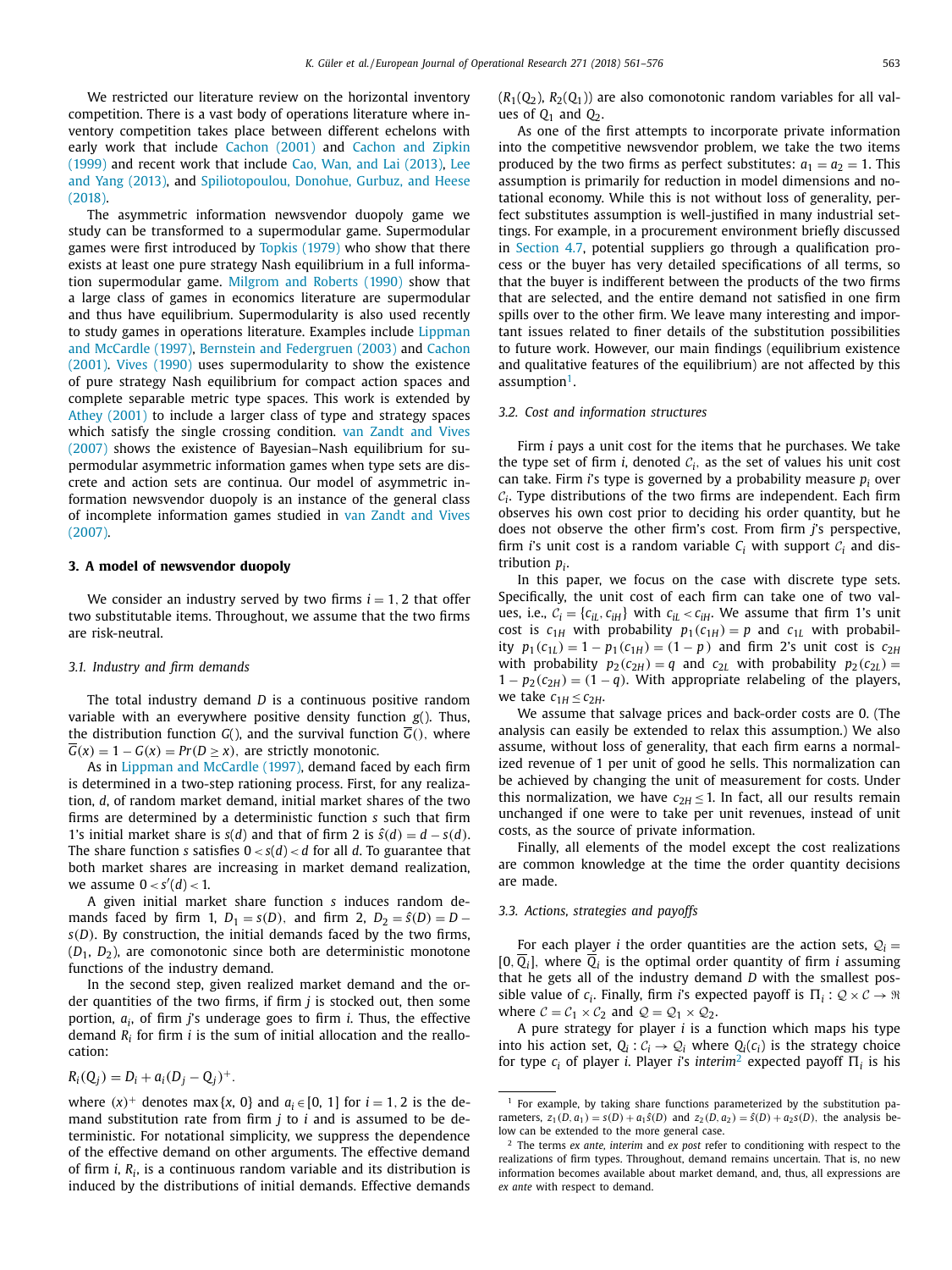<span id="page-3-0"></span>expected profit conditional on his realized type  $c_i$  and order quantity *Q*, when his rival follows the strategy *Qj*():

$$
\Pi_i(c_i, Q) = E_{C_j}[\pi_i(Q, Q_j(C_j), c_i)] = \sum_{c_j \in C_j} p_j(c_j)\pi_i(Q, Q_j(c_j), c_i),
$$

where, conditional on  $C_i = c_j$ ,

$$
\pi_i(Q, Q_j(c_j), c_i) = E_{R_i(Q_j(c_j))} [\min\{R_i(Q_j(c_j)), Q\}] - c_i Q
$$

is the player's *ex post* profit when his unit cost is  $c_i$  and his order quantity is *Q*.

# **4. Equilibrium order quantities**

A strategy profile *Q*<sup>∗</sup> = (*Q*<sup>∗</sup> <sup>1</sup> (),*Q*<sup>∗</sup> <sup>2</sup> ()) is a Bayesian–Nash equilibrium if, for each player *i*, and each type  $c_i \in C_i$  of player *i*,

$$
Q_i^*(c_i) \in \arg\max_{Q \in \mathcal{Q}_i} \sum_{c_j \in C_j} p_j(c_j) \pi_i(Q, Q_j(c_j), c_i).
$$

Let  $Q_{iL} = Q_i(c_{iL})$  be the order quantity of player *i* if his cost is  $c_{iL}$  and let  $Q_{iH} = Q_i(c_{iH})$  be the order quantity of player *i* if his cost is  $c_{iH}$ . Let  $(Q_{1L}^*, Q_{1H}^*, Q_{2L}^*, Q_{2H}^*)$  denote a Bayesian–Nash equilibrium.<br>*Interim* expected payoffs conditional on own cost realizations are:

$$
\Pi_{1}(c_{1L}, Q_{1L}) = qE[\min\{R_{1}(Q_{2H}), Q_{1L}\}] \n+ (1-q)E[\min\{R_{1}(Q_{2L}), Q_{1L}\}] - c_{1L}Q_{1L}, \n\Pi_{1}(c_{1H}, Q_{1H}) = qE[\min\{R_{1}(Q_{2H}), Q_{1H}\}] \n+ (1-q)E[\min\{R_{1}(Q_{2L}), Q_{1H}\}] - c_{1H}Q_{1H}, \n\Pi_{2}(c_{2L}, Q_{2L}) = pE[\min\{R_{2}(Q_{1H}), Q_{2L}\}] \n+ (1-p)E[\min\{R_{2}(Q_{1L}), Q_{2L}\}] - c_{2L}Q_{2L}, \n\Pi_{2}(c_{2H}, Q_{2H}) = pE[\min\{R_{2}(Q_{1H}), Q_{2H}\}] \n+ (1-p)E[\min\{R_{2}(Q_{1L}), Q_{2H}\}] - c_{2H}Q_{2H}.
$$

A standard property of newsvendor models is that  $\partial E_R[\min\{R,Q\}]/\partial Q = Pr(R \ge Q)$ . Thus, taking the derivative of each type's payoff with respect to his action, the Bayesian– Nash equilibrium order quantities  $(Q_{1L}^*, Q_{1H}^*, Q_{2L}^*, Q_{2H}^*)$  satisfy the following conditions:

$$
qPr(R_1(Q_{2H}) \geq Q_{1L}) + (1-q)Pr(R_1(Q_{2L}) \geq Q_{1L}) - c_{1L} = 0, \qquad (1)
$$

$$
qPr(R_1(Q_{2H}) \geq Q_{1H}) + (1-q)Pr(R_1(Q_{2L}) \geq Q_{1H}) - c_{1H} = 0, \quad (2)
$$

$$
pPr(R_2(Q_{1H}) \geq Q_{2L}) + (1-p)Pr(R_2(Q_{1L}) \geq Q_{2L}) - c_{2L} = 0, \quad (3)
$$

$$
pPr(R_2(Q_{1H}) \geq Q_{2H}) + (1-p)Pr(R_2(Q_{1L}) \geq Q_{2H}) - c_{2H} = 0. \quad (4)
$$

Note that when the price  $(w_i)$ , salvage value  $(v_i)$  and backorder cost (*gi*) are non-zero, Eqs. (1,4) can be easily extended using a general newsvendor approach. In this case, the last term on the left-hand-side of Eqs. (1,4) needs to be equal to  $c_0/(c_u+c_o)$ where  $c_0$  is cost of overage per unit and  $c_u$  is cost of underage per unit. For example, for Eq. (1), the last term will be equal to  $(c_{1L} - \nu_1)/(w_1 + g_1 - \nu_1).$ 

Note also that the type space  $C_i$  for each firm can be extended to incorporate more general discrete probability distributions. For example, for each firm's cost may take one of three values: low  $(c_{iL})$ , medium  $(c_{iM})$  and high  $(c_{iH})$  with different probabilities leading to now nine equations rather than the four in  $(1,4)$ . While this extension complicates the notation and further analysis and lead to different mathematical expressions for equilibrium characterization, structural results and insights are not expected to be substantially different as is the case in most game theory applications (for a rare exception, see [Kerschbamer](#page-15-0) & Maderner, 1998. Therefore, we leave this extension for future work in this area.

# *4.1. Equilibrium existence*

Equilibrium exists under more general assumptions than we make. For instance, the theorem below is valid for arbitrary type sets, not only discrete types. [Furthermore,](#page-15-0) as noted by Lippman and McCardle (1997) in their model of complete information, the existence of equilibrium does not require any assumption on the split functions, or on the joint distribution of the initial demands.

van Zandt and Vives [\(2007\)](#page-15-0) show the existence of Bayesian– Nash equilibrium for supermodular asymmetric information games when type sets are discrete and action sets are continua. Our model of asymmetric information newsvendor duopoly is an instance of the general class of incomplete information games studied in van Zandt and Vives [\(2007\).](#page-15-0) To establish the existence of pure strategy equilibrium we verify that the equilibrium existence conditions in van Zandt and Vives [\(2007\)](#page-15-0) are satisfied in our setting. These conditions are: (i) the payoff function  $\pi_i$  is supermodular in  $Q_i$ , (ii) it has increasing differences in  $(Q_i, Q_j)$ , and (iii) it has increasing differences in  $(Q_i, t_i)$ , where  $t_i = -c_i$ .

**Theorem 1.** *A pure strategy Nash equilibrium exists for the newsvendor duopoly game with asymmetric information.*

## *4.2. Preliminary observations on the equilibrium*

In characterizing the structure of equilibrium, some preliminary remarks will be useful. We start with some observations on the best response functions. We then examine optimal order quantities in the absence of strategic interactions to establish a baseline.

Our first claim exploits the assumption that the split functions  $s(.)$  and  $\hat{s}(.)$  are deterministic and increasing, thus invertible.

**Claim 1.** min{ $s^{-1}(x)$ ,  $\hat{s}^{-1}(y)$ } ≤  $x + y$  ≤ max{ $s^{-1}(x)$ ,  $\hat{s}^{-1}(y)$ }*.* 

The best response functions of the two types of firm 1, (*Q*<sup>∗</sup> <sup>1</sup>*<sup>L</sup>*(*Q*2*L*,*Q*2*<sup>H</sup>* ),*Q*<sup>∗</sup> <sup>1</sup>*<sup>H</sup>* (*Q*2*L*,*Q*2*<sup>H</sup>* )), and those of firm 2, (*Q*<sup>∗</sup> <sup>2</sup>*<sup>L</sup>*(*Q*1*L*,*Q*1*<sup>H</sup>* ),*Q*<sup>∗</sup> <sup>2</sup>*<sup>H</sup>* (*Q*1*L*,*Q*1*<sup>H</sup>* )), solve:

$$
qPr(R_1(Q_{2H}) \ge Q_{1L}^*) + (1-q)Pr(R_1(Q_{2L}) \ge Q_{1L}^*) - c_{1L} = 0,
$$
  
\n
$$
qPr(R_1(Q_{2H}) \ge Q_{1H}^*) + (1-q)Pr(R_1(Q_{2L}) \ge Q_{1H}^*) - c_{1H} = 0,
$$
  
\n
$$
pPr(R_2(Q_{1H}) \ge Q_{2L}^*) + (1-p)Pr(R_2(Q_{1L}) \ge Q_{2L}^*) - c_{2L} = 0,
$$
  
\n
$$
pPr(R_2(Q_{1H}) \ge Q_{2H}^*) + (1-p)Pr(R_2(Q_{1L}) \ge Q_{2H}^*) - c_{2H} = 0.
$$

Since  $R_i(Q)$  and, hence,  $Pr(R_i(Q) \ge Q_i)$  are non-increasing in *Q*, best response functions for both types of both players are nonincreasing in both arguments.

Stand-alone order quantities in the absence of competitive interactions will play a useful role as a baseline. We denote by  $(Q_{1L}^o, Q_{1H}^o, Q_{2L}^o, Q_{2H}^o)$  the vector of optimal order quantities for the case with no spillovers (i.e., no competitive interaction).

**Lemma 1.** *The vector of stand-alone order quantities*  $(Q_{1L}^o, Q_{1H}^o, Q_{2L}^o, Q_{2H}^o)$  is the unique solution to the system of equa*tions:*

$$
Pr(D_1 \ge Q_{1L}) = c_{1L},
$$
  $Pr(D_1 \ge Q_{1H}) = c_{1H},$   
\n $Pr(D_2 \ge Q_{2L}) = c_{2L},$   $Pr(D_2 \ge Q_{2H}) = c_{2H}.$ 

The ranking of optimal order quantities of the two types of a player is straightforward - the higher a firms' unit cost the lower his stand-alone order quantity:  $Q_{1L}^o \geq Q_{1H}^o$  and  $Q_{2L}^o \geq Q_{2H}^o$ .

In contrast, comparison of the order quantities across firms is complicated by the fact that relative rankings of the firms' market shares and unit costs are not a priori restricted. In general, depending on the relative orderings of market shares and unit costs, all rankings of the four order quantities  $(Q_{1L}^0, Q_{1H}^0, Q_{2L}^0, Q_{2H}^0)$  that are compatible with the orderings  $Q_{1L}^0 \ge Q_{1H}^0$  and  $Q_{2L}^0 \ge Q_{2H}^0$  are possible.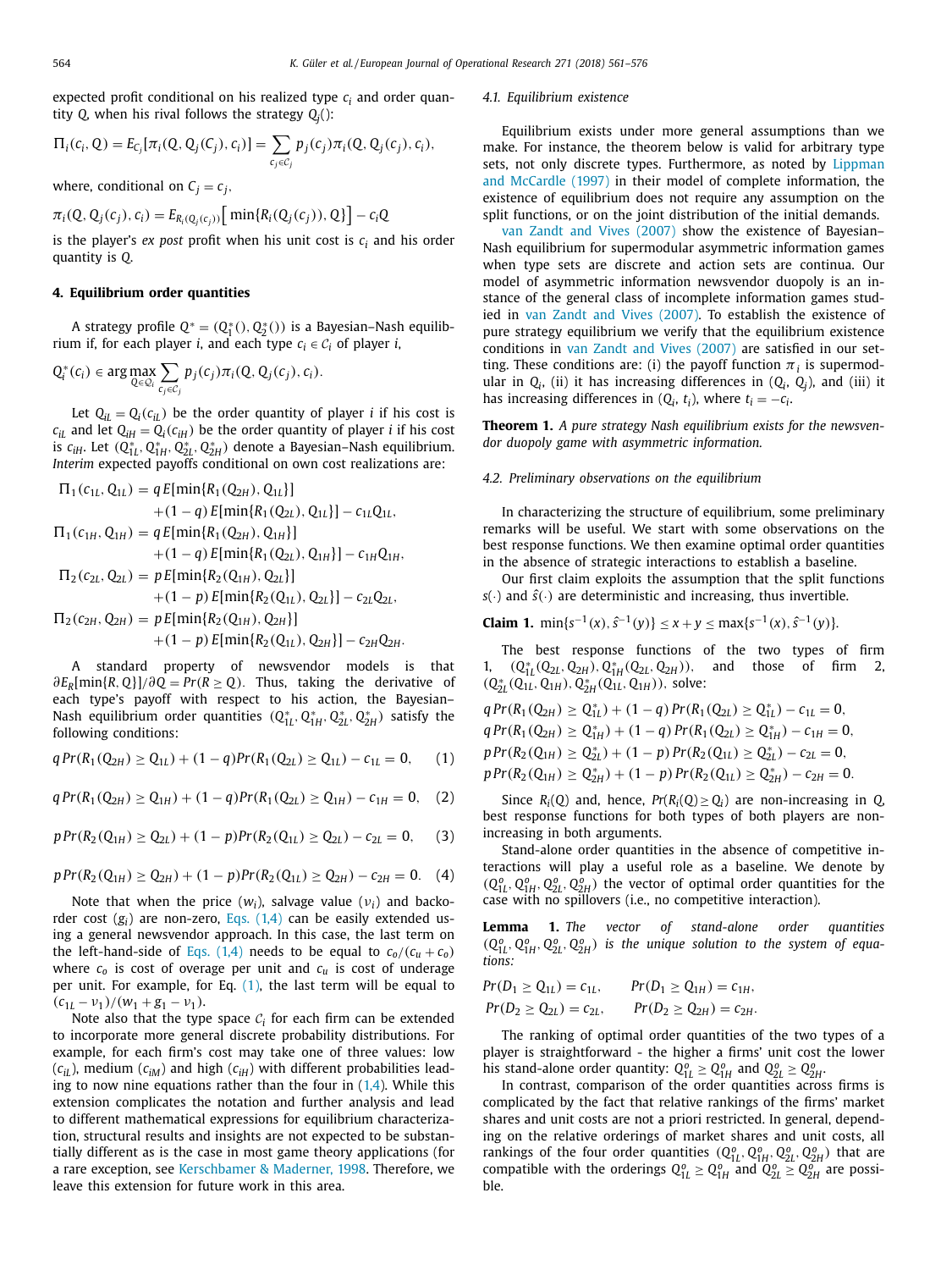<span id="page-4-0"></span>One needs further assumptions on market shares and unit costs to be able to rank the stand-alone order quantities of the two firms. For example, if unit costs and initial market shares are perfectly negatively correlated (so that the initial market share of the firm with the lower unit cost exceeds that of the firm with higher unit cost for all demand realizations) then stand-alone order quantities are ordered in the same way as initial market shares.

Note, on the other hand, that stock-out levels,  $(Pr(D_i \ge Q^o_{ix}) : i \in$  $\{1, 2\}, x \in \{L, H\}$ ), are ordered the same way as the unit costs. This simple observation, combined with our assumption that initial demands of the two firms are monotone functions of a common market demand, allows a complete ordering of the transformed order quantities:

**Claim 2.** For x,  $y \in \{L, H\}$ ,  $s^{-1}(Q_{1x}^o) \geq \hat{s}^{-1}(Q_{2y}^o)$  if and only if  $c_{1x} \leq c_{2y}$ .

Returning to the analysis of the equilibrium conditions, we first note an observation on the stock-out probability of firm *i* with order level *Qi*. For firm 1:

$$
Pr(R_1(Q_2) \ge Q_1) = Pr(D_1 + (D_2 - Q_2)^+ \ge Q_1)
$$
  
= Pr(s(D) + (\hat{s}(D) - Q\_2)^+ \ge Q\_1)  
= Pr(D \ge \hat{s}^{-1}(Q\_2), D \ge Q\_1 + Q\_2)  
+ Pr(D \le \hat{s}^{-1}(Q\_2), D \ge s^{-1}(Q\_1)).

Similarly, for firm 2:

$$
Pr(R_2(Q_1) \ge Q_2) = Pr(D_2 + (D_1 - Q_1)^+ \ge Q_2)
$$
  
= Pr( $\hat{S}(D)$  + ( $s(D)$  -  $Q_1$ )<sup>+</sup>  $\ge Q_2$ )  
= Pr(D \ge s<sup>-1</sup>(Q\_1), D \ge Q\_2 + Q\_1)  
+ Pr(D \le s<sup>-1</sup>(Q\_1), D \ge \hat{s}<sup>-1</sup>(Q\_2)).

Second, we observe that low-cost type of each player orders a larger quantity than his high-cost type in equilibrium.

**Claim 3.** (i) 
$$
Q_{1L}^* > Q_{1H}^*
$$
, (ii)  $Q_{2L}^* > Q_{2H}^*$ .

Using stand-alone order quantities as a baseline, the next claim shows that order quantities strictly less than the stand-alone order quantities are dominated. Thus, presence of spillovers leads to order quantities that are no less than the order quantities without spillovers. This means that total industry inventory does not decrease due to strategic behavior considering spillover demand.

**Claim 4.** (i)  $Q_{1L}^* \geq Q_{1L}^0$ , (ii)  $Q_{1H}^* \geq Q_{1H}^0$ , (iii)  $Q_{2L}^* \geq Q_{2L}^0$ , (iv)  $Q_{2H}^* \geq$ *Q<sup>o</sup>* 2*H.*

The following lemma identifies a useful boundary condition that ties the equilibrium order quantity of one of the players to the stand-alone order quantity for the high-cost type of that player.

**Lemma 2.** In a Bayesian–Nash equilibrium either (i)  $Q_{2H}^* = Q_{2H}^0$  or  $(iii)$   $Q_{1H}^* = Q_{1H}^0$ .

Next, equilibrium order quantities of high-cost types of the two firms are ordered up to transformation by initial market shares:

**Lemma 3.** 
$$
s^{-1}(Q_{1H}^*) \geq \hat{s}^{-1}(Q_{2H}^*).
$$

Finally, in equilibrium, the firm with highest possible unit cost orders his optimal quantity under no competition.

**Lemma 4.** 
$$
Q_{2H}^* = Q_{2H}^0
$$
.

When  $c_{1H} = c_{2H}$ , high-cost types of both firms order their optimal quantities under no competition, i.e.,  $Q_{2H}^* = Q_{2H}^o$  and  $Q_{1H}^* =$ *Q*<sup>o</sup><sub>*H*</sub>.<br>
As a final observation, we note that the best response function

of the second firm's high-cost type is flat at its stand-alone level when the order quantities of the first firm's two types exceed their respective stand-alone levels:

**Lemma 5.** 
$$
Q_{2H}^*(x, y) = Q_{2H}^0
$$
 for all  $(x, y) \ge (Q_{1L}^0, Q_{1H}^0)$ .

#### *4.3. Structure of the equilibrium*

Summarizing the observations in the previous sub-section, under the player labeling with  $c_{1H} < c_{2H}$ , the conditions for equilibrium can be stated as follows:

$$
qPr(R_1(\hat{S}(\overline{G}^{-1}(c_{2H}))) \ge Q_{1L}^*) + (1-q)Pr(R_1(Q_{2L}^*) \ge Q_{1L}^*) = c_{1L},
$$
  
\n
$$
qPr(R_1(\hat{S}(\overline{G}^{-1}(c_{2H}))) \ge Q_{1H}^*) + (1-q)Pr(R_1(Q_{2L}^*) \ge Q_{1H}^*) = c_{1H},
$$
  
\n
$$
pPr(R_2(Q_{1H}^*) \ge Q_{2L}^*) + (1-p)Pr(R_2(Q_{1L}^*) \ge Q_{2L}^*) = c_{2L},
$$
  
\n
$$
Q_{2H}^* = \hat{S}(\overline{G}^{-1}(c_{2H})).
$$

We can now state the main theorem of this paper that characterizes the structure of equilibrium order quantities.

**Theorem 2.**  $(Q_{1L}^*, Q_{1H}^*, Q_{2L}^*, Q_{2H}^*)$  is a Bayesian–Nash equilibrium if *and only if*

(1) 
$$
Q_{2H}^* = \hat{s}(\overline{G}^{-1}(c_{2H}))
$$
  
\n(2)  $Q_{1L}^*$ ,  $Q_{1H}^*$  and  $Q_{2L}^*$  satisfy one of the following sets of conditions:  
\n(i)  $q\overline{G}(Q_{1L}^* + \hat{s}(\overline{G}^{-1}(c_{2H}))) + (1-q)\overline{G}(s^{-1}(Q_{1L}^*)) = c_{1L}$  (i<sub>1</sub>)

$$
q\,\overline{G}(Q_{1H}^* + \hat{s}(\overline{G}^{-1}(c_{2H}))) + (1-q)\,\overline{G}(s^{-1}(Q_{1H}^*)) = c_{1H} \tag{i_2}
$$

$$
p \ \overline{G}(Q_{2L}^* + Q_{1H}^*) + (1 - p) \ \overline{G}(Q_{2L}^* + Q_{1L}^*) = c_{2L} \tag{i_3}
$$

$$
\hat{s}^{-1}(Q_{2L}^*) \geq s^{-1}(Q_{1L}^*) \tag{i_4}
$$

$$
(ii) \quad q \overline{G}(Q_{1L}^* + \hat{s}(\overline{G}^{-1}(c_{2H}))) + (1-q) \overline{G}(Q_{2L}^* + Q_{1L}^*) = c_{1L} \quad (ii_1)
$$

$$
q\,\overline{G}(Q_{1H}^* + \hat{s}(\overline{G}^{-1}(c_{2H}))) + (1-q)\,\overline{G}(s^{-1}(Q_{1H}^*)) = c_{1H} \qquad (ii_2)
$$

$$
p \ \overline{G}(Q_{2L}^* + Q_{1H}^*) + (1 - p) \ \overline{G}(\hat{s}^{-1}(Q_{2L}^*)) = c_{2L} \tag{ii_3}
$$

$$
s^{-1}(Q_{1L}^*) \geq \hat{s}^{-1}(Q_{2L}^*) \geq s^{-1}(Q_{1H}^*) \qquad (ii_4)
$$

(iii) 
$$
q\overline{G}(Q_{1L}^* + \hat{s}(\overline{G}^{-1}(c_{2H}))) + (1-q)\overline{G}(Q_{1L}^* + \hat{s}(\overline{G}^{-1}(c_{2L}))) = c_{1L}
$$
  
(iii) (iii)

$$
q\,\overline{G}(Q_{1H}^* + \hat{s}(\overline{G}^{-1}(c_{2H}))) + (1-q)\,\overline{G}(Q_{1H}^* + \hat{s}(\overline{G}^{-1}(c_{2L}))) = c_{1H} \qquad (iii_2)
$$

$$
Q_{2L}^* = \hat{s}(\overline{G}^{-1}(c_{2L}))
$$
 (iii<sub>3</sub>)

$$
s^{-1}(Q_{1H}^*) \geq \hat{s}^{-1}(Q_{2L}^*) \tag{iii4}
$$

Before we proceed with discussion of properties of the equilibrium, we first show that it is unique.

**Theorem 3.** The vector of order quantities  $(Q_{1L}^*, Q_{1H}^*, Q_{2L}^*, Q_{2H}^*)$  in *Theorem 2 is unique.*

Uniqueness of solutions for each block of equations is a straightforward consequence of the continuity of the demand distribution. To establish uniqueness of the equilibrium, we rule out the possibility that the two or more blocks of equations may have solutions that also satisfy the corresponding inequality. This is done in the [Appendix](#page-11-0) A.4.

A notable pattern in the equilibria across the model space is the recursive structure of the order quantities. This pattern greatly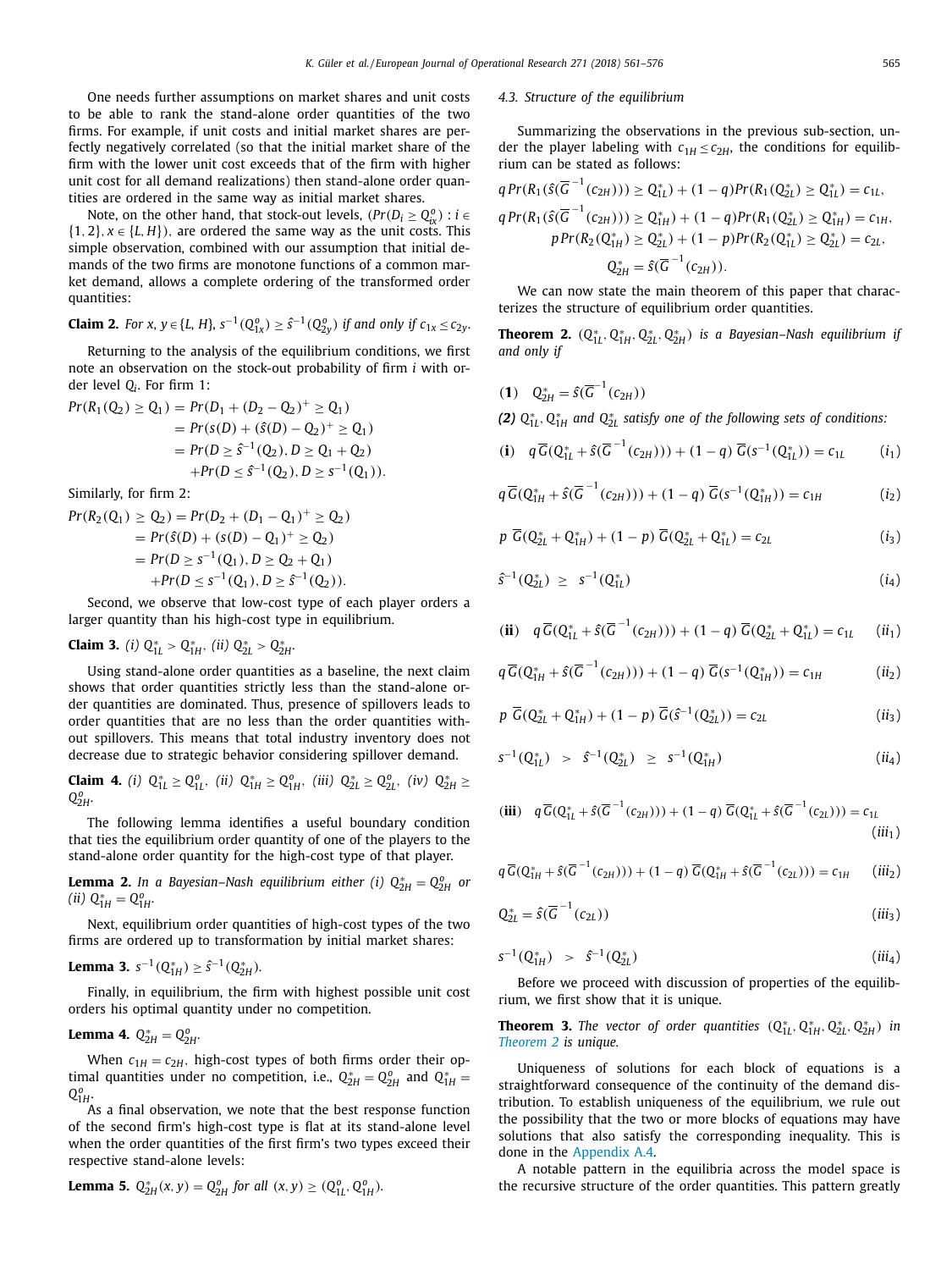<span id="page-5-0"></span>simplifies the computation of equilibrium order quantities. The order quantity of the player type with highest unit cost is determined based on the demand distribution, the split function and his unit cost, independently of other parameters of the game. The remaining equilibrium quantities are obtained recursively. At each step, substituting for the previously computed equilibrium values, a single equation is solved for a single unknown equilibrium quantity.

The recursive pattern of the equilibrium quantities reflect the fact that the equilibrium is partially dominance-solvable, which in turn is a consequence of the supermodular structure of the game. By Claim 4 above, any quantity strictly less than the stand-alone order quantity is strictly dominated by the stand-alone order quantity for every type. Given this fact and [Lemma](#page-4-0) 5, order quantities strictly greater than the stand-alone order quantity are also dominated by the stand-alone order quantity for the highest cost type  $(c_{2H})$ . Thus, a two-step reasoning pins the equilibrium behavior of the highest cost type.

The equilibrium described in [Theorem](#page-4-0) 2 can also be understood by following a recursive argument in effective demands. We first explain this for case **(i)**. First, the order quantity for firm 2 when he has the high cost (*Q*<sup>∗</sup> <sup>2</sup>*H*) is determined using its stand-alone optimal order quantity. This updates the effective demand for firm 1. Under condition  $(i_4)$  this leads to determining the order quantity for firm 1 when he has the low cost  $(Q_{1L}^*)$  using  $(i_1)$  and the order quantity for firm 1 when he has the high cost  $(Q<sub>1H</sub><sup>*</sup>)$  using  $(i<sub>2</sub>)$ . Determining  $Q_{1L}^*$  and  $Q_{1H}^*$  updates the effective demand for firm 2 and the order quantity for that firm when he has the low cost can be found using (*i*3). In case **(ii)**, the order quantity for firm 1 when he has the high cost  $(Q_{1H}^*)$  is found using ( $ii_2$ ). The order quantity for firm 2 when he has the low cost (*Q*<sup>∗</sup> <sup>2</sup>*L*) can then be found using  $(i<sub>i3</sub>)$ . Finally, the order quantity for firm 1 when has the low cost (*Q*<sup>∗</sup> <sup>1</sup>*L*) can be determined using (*ii*1). In case **(iii)**, the order quantity for firm 2 when he has low cost (*Q*<sup>∗</sup> <sup>2</sup>*L*) is also found using his stand-alone optimal order quantity. Determining  $Q_{2L}^*$  and  $Q_{2H}^*$  updates the effective demand for firm 1. The order quantities for firm 1 for both types are then determined using  $(iii<sub>1</sub>)$  and  $(iii<sub>2</sub>)$ .

# *4.4. Corollaries*

In this sub-section we consider several corollaries of [Theorem](#page-4-0) 2 for special cases of the general model. The first corollary considers a model with *ex ante* symmetric cost structures without restricting the initial market shares. In the second corollary, we impose a restriction on the initial market share function so that one of the firms has larger initial market share for all demand realizations. Corollary 3 presents the equilibrium for the case with fully symmetric firms where both initial market shares and *ex ante* cost structures are identical. In Corollary 4, we remove the restrictions on the initial market shares and consider an extreme form of *ex ante* cost asymmetry: one firm's unit costs are uniformly higher than the other firm's unit costs for all type realizations. Finally, in [Corollary](#page-6-0) 5, we consider a model with symmetric initial market shares and unrestricted *ex ante* asymmetries in the cost structures. As these corollaries are obtained through straightforward substitutions, we omit the proofs.

**Corollary 1.** *If the two firms are ex ante symmetric with respect to costs, that is,*  $c_{1H} = c_{2H} = c_H$ ,  $c_{1L} = c_{2L} = c_L$ , *and*  $p = q$ , *then* (*Q*<sup>∗</sup> 1*L*,*Q*<sup>∗</sup> 1*H*,*Q*<sup>∗</sup> 2*L*,*Q*<sup>∗</sup> <sup>2</sup>*<sup>H</sup>* ) *is a Bayesian–Nash equilibrium if and only if*

(1) 
$$
Q_{1H}^* = s(\overline{G}^{-1}(c_H)), Q_{2H}^* = \hat{s}(\overline{G}^{-1}(c_H))
$$

*(2) and Q*<sup>∗</sup> <sup>1</sup>*<sup>L</sup> and <sup>Q</sup>*<sup>∗</sup> <sup>2</sup>*<sup>L</sup> satisfy one of the following sets of conditions:*

(i) 
$$
p\overline{G}(Q_{1L}^* + \hat{s}(\overline{G}^{-1}(c_H))) + (1-p)\overline{G}(s^{-1}(Q_{1L}^*)) = c_L
$$
 (i<sub>1</sub>)

$$
p \ \overline{G}(Q_{2L}^* + s(\overline{G}^{-1}(c_H))) + (1-p) \ \overline{G}(Q_{2L}^* + Q_{1L}^*) = c_L \tag{i_2}
$$

$$
\hat{s}^{-1}(Q_{2L}^*) \geq s^{-1}(Q_{1L}^*) \tag{i_3}
$$

$$
\textbf{(ii)} \quad p \, \overline{G} (Q_{1L}^* + \hat{S} (\overline{G}^{-1} (c_H))) + (1 - p) \, \overline{G} (Q_{2L}^* + Q_{1L}^*) = c_L \qquad (ii_1)
$$

$$
p \ \overline{G}(Q_{2L}^* + s(\overline{G}^{-1}(c_H))) + (1-p) \ \overline{G}(\hat{s}^{-1}(Q_{2L}^*)) = c_L \tag{ii_2}
$$

$$
s^{-1}(Q_{1L}^*) \quad > \quad \hat{s}^{-1}(Q_{2L}^*) \tag{ii_3}
$$

Further simplification is possible under the assumption that initial market shares of the two firms are uniformly ranked, i.e., one firm's initial market share is higher than the other's for all demand realizations. By relabeling firms if necessary, we can take initial market shares to favor firm 1:  $s(d) \ge d/2$ .

**Corollary** 2. If  $c_{1H} = c_{2H} = c_H$ ,  $c_{1L} = c_{2L} = c_L$ ,  $p = q$  and  $s(d) =$ *s*̂(*d*) ≥ *d*/2 *for all demand levels d*, *then*  $(Q_{1L}^*, Q_{1H}^*, Q_{2L}^*, Q_{2H}^*)$  *is a Bayesian–Nash equilibrium if and only if*

$$
Q_{1H}^{*} = s(\overline{G}^{-1}(c_{H})), Q_{2H}^{*} = \hat{s}(\overline{G}^{-1}(c_{H})) \text{ and}
$$
  
\n
$$
Q_{1L}^{*} \text{ and } Q_{2L}^{*} \text{ solve :}
$$
  
\n
$$
p\overline{G}(Q_{1L}^{*} + \hat{s}(\overline{G}^{-1}(c_{H}))) + (1 - p)\overline{G}(s^{-1}(Q_{1L}^{*})) = c_{L}
$$
  
\n
$$
p\overline{G}(Q_{2L}^{*} + s(\overline{G}^{-1}(c_{H}))) + (1 - p)\overline{G}(Q_{2L}^{*} + Q_{1L}^{*}) = c_{L}
$$

When the two firms are fully symmetric in terms of cost structures and initial market shares, we get a fully symmetric equilibrium.

**Corollary 3.** *Assume that the two firms are ex ante symmetric with respect to costs. That is,*  $c_{1H} = c_{2H} = c_H$ ,  $c_{1L} = c_{2L} = c_L$ , *and*  $p = q$ . *Furthermore, let*  $s(d) = \hat{s}(d) = d/2$  *for all demand levels d. Then* (*Q*<sup>∗</sup> 1*L*,*Q*<sup>∗</sup> 1*H*,*Q*<sup>∗</sup> 2*L*,*Q*<sup>∗</sup> <sup>2</sup>*<sup>H</sup>* ) *is a Bayesian–Nash equilibrium if and only if*

$$
Q_{1H}^{*} = Q_{2H}^{*} = Q_{H}^{*} = (1/2)(\overline{G}^{-1}(c_{H})) \text{ and}
$$
  
\n
$$
Q_{1L}^{*} = Q_{2L}^{*} = Q_{L}^{*} \text{ where } Q_{L}^{*} \text{ solves}
$$
  
\n
$$
p\overline{G}(Q_{L}^{*} + (1/2)\overline{G}^{-1}(c_{H})) + (1 - p)\overline{G}(2Q_{L}^{*}) = c_{L}.
$$

The next corollary looks at the case where one firm has a cost advantage for all cost realizations.

**Corollary 4.** Assume that  $c_{1L} \le c_{1H} \le c_{2L} \le c_{2H}$ . Then  $(Q_{1L}^*, Q_{1H}^*,$ *Q*∗ 2*L*,*Q*<sup>∗</sup> <sup>2</sup>*<sup>H</sup>* ) *is a Bayesian–Nash equilibrium if and only if*

$$
Q_{2H}^{*} = \hat{s}(\overline{G}^{-1}(c_{2H}))
$$
  
\n
$$
Q_{2L}^{*} = \hat{s}(\overline{G}^{-1}(c_{2L}))
$$
  
\n
$$
p\overline{G}(Q_{1L}^{*} + \hat{s}(\overline{G}^{-1}(c_{2H}))) + (1-p)\overline{G}(Q_{1L}^{*} + \hat{s}(\overline{G}^{-1}(c_{2L}))) = c_{1L}
$$
  
\n
$$
p\overline{G}(Q_{1H}^{*} + \hat{s}(\overline{G}^{-1}(c_{2H}))) + (1-p)\overline{G}(Q_{1H}^{*} + \hat{s}(\overline{G}^{-1}(c_{2L}))) = c_{1H}.
$$

Corollary 4 uses the fact that  $s^{-1}(Q_{1H}^*) \ge s^{-1}(Q_{1H}^o) \ge \hat{s}^{-1}(Q_{2L}^o) =$ *s*<sup>−1</sup>( $Q_{2L}^*$ ) which satisfies condition (*iii*<sub>4</sub>) for case **(iii)** of [Theorem](#page-4-0) 2.

As a final corollary, we present the equilibrium order quantities for symmetric initial market shares. In this special case, the equilibrium conditions can be stated explicitly in terms of the exogenous cost parameters, in contrast to the implicit characterization in [Theorem](#page-4-0) 2. For each of the three possible orderings of the unit cost parameters, we have a different set of equilibrium conditions.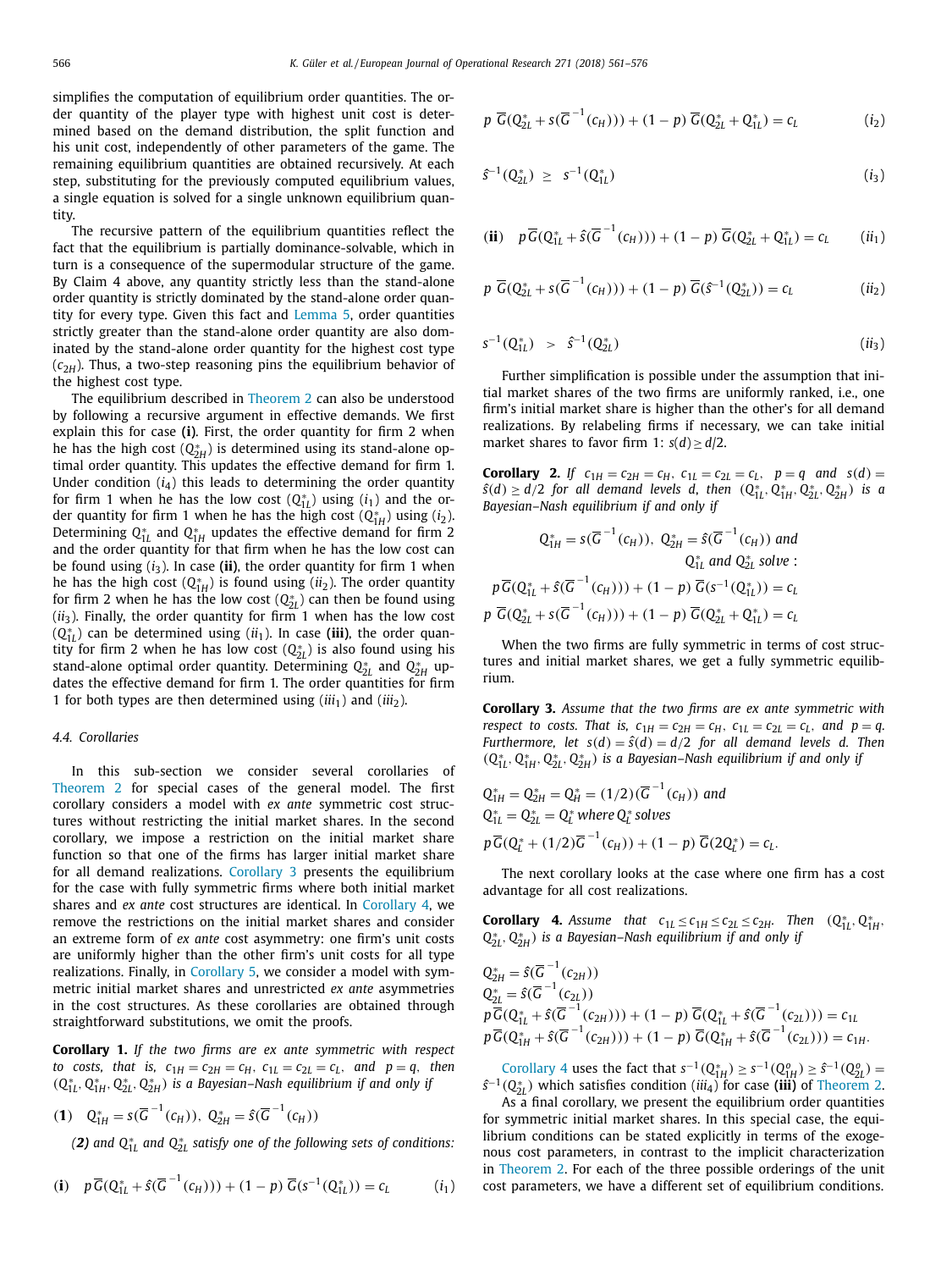<span id="page-6-0"></span>**Corollary 5.** Assume that  $s(d) = \hat{s}(d) = d/2$ . Then  $(Q_{1L}^*, Q_{1H}^*,$ *Q*∗ 2*L*,*Q*<sup>∗</sup> <sup>2</sup>*<sup>H</sup>* ) *is a Bayesian–Nash equilibrium if and only if*

$$
(1) \quad Q_{2H}^* = (1/2)\overline{G}^{-1}(c_{2H})
$$

*(2) Q*<sup>∗</sup> 1*L*,*Q*<sup>∗</sup> <sup>1</sup>*<sup>H</sup> and <sup>Q</sup>*<sup>∗</sup> <sup>2</sup>*<sup>L</sup> satisfy one of the following sets of conditions:*

(i) If 
$$
|c_{2L} \leq c_{1L} \leq c_{1H} \leq c_{2H}
$$
  
\n $q \overline{G}(Q_{1L}^* + (1/2)\overline{G}^{-1}(c_{2H})) + (1-q) \overline{G}(2Q_{1L}^*) = c_{1L}$  (i<sub>1</sub>)

$$
q\,\overline{G}(Q_{1H}^* + (1/2)\overline{G}^{-1}(c_{2H})) + (1-q)\,\overline{G}(2Q_{1H}^*) = c_{1H} \tag{i_2}
$$

$$
p \ \overline{G}(Q_{2L}^* + Q_{1H}^*) + (1 - p) \ \overline{G}(Q_{2L}^* + Q_{1L}^*) = c_{2L} \tag{i_3}
$$

**(ii)** If 
$$
c_{1L} \le c_{2L} \le c_{1H} \le c_{2H}
$$
  
\n $q \overline{G}(Q_{1L}^* + (1/2)\overline{G}^{-1}(c_{2H}))) + (1-q) \overline{G}(Q_{2L}^* + Q_{1L}^*) = c_{1L}$  (ii<sub>1</sub>)

$$
q\,\overline{G}(Q_{1H}^* + (1/2)\overline{G}^{-1}(c_{2H})) + (1-q)\,\overline{G}(2Q_{1H}^*) = c_{1H} \qquad (ii_2)
$$

$$
p \ \overline{G}(Q_{2L}^* + Q_{1H}^*) + (1 - p) \ \overline{G}(2Q_{2L}^*) = c_{2L} \tag{ii_3}
$$

(iii) If 
$$
c_{1L} \le c_{1H} \le c_{2L} \le c_{2H}
$$
  
\n $q \overline{G}(Q_{1L}^* + (1/2)\overline{G}^{-1}(c_{2H})) + (1-q) \overline{G}(Q_{1L}^* + (1/2)\overline{G}^{-1}(c_{2L})) = c_{1L}$   
\n(iii<sub>1</sub>)

$$
q\,\overline{G}(Q_{1H}^* + (1/2)\overline{G}^{-1}(c_{2H})) + (1-q)\,\overline{G}(Q_{1H}^* + (1/2)\overline{G}^{-1}(c_{2L})) = c_{1H}
$$
\n
$$
(iii_2)
$$

$$
Q_{2L}^* = (1/2)\overline{G}^{-1}(c_{2L})
$$
\n<sup>(iii<sub>3</sub>)</sup>

#### *4.5. Intra-equilibrium comparisons*

As noted in Claim 3 above, equilibrium is monotone: low-cost type of a firm orders a larger quantity than his high-cost type. Without further restrictions on the initial market shares and the level of unit costs, this is about the extent of what can be said regarding intra-equilibrium comparisons. That is, no general ranking of order quantities across firms is possible without imposing further structure on the model. Furthermore, even under normalization an analog of Claim 2 does not hold for equilibrium order quantities. The only possible ranking is the one provided in [Lemma](#page-4-0) 3 that ranks the normalized equilibrium order quantities of the high-cost types of the two firms.

An interesting observation can be made using the characterization in [Corollary](#page-5-0) 4 in the previous section to illustrate a general phenomenon of inter-type externality. Note that the condition in [Corollary](#page-5-0) 4 is only a sufficient condition and the equilibrium characterization there remains valid for a range of unit costs with  $c_{2L} < c_{1H} < c_{2H}$  as long as condition (*iii*<sub>4</sub>) for case (*iii*) of [Theorem](#page-4-0) 2 is satisfied. In this equilibrium, both types of firm 2 choose an order quantity equal to his stand-alone quantity while it is common knowledge that firm 1 may have larger unit cost. That is, low-cost type firm 2 ignores spillover from the less efficient type of the rival firm. This is due to the fact that high-cost type of firm 1, while less efficient than the low-cost type firm 2, selects a large order quantity expecting spillover demand from the less efficient type of firm 2. The increased order quantity of the firm 1*H* forces firm 2*L* to stick to *Q<sup>o</sup>* 2*L*.

| Table 1              |  |
|----------------------|--|
| Comparative statics. |  |

| Cases | Quantities | Conditions                              | $c_{1L}$     | $c_{1H}$ | р        | $c_{2L}$ | $c_{2H}$ | q      |
|-------|------------|-----------------------------------------|--------------|----------|----------|----------|----------|--------|
|       | $Q_{2H}^*$ |                                         | 0            | $\bf{0}$ | $\bf{0}$ | $\Omega$ |          | 0      |
| (i)   | $Q_{1L}^*$ |                                         |              | 0        | $\bf{0}$ | 0        | $^{+}$   | $^{+}$ |
|       | $Q_{1H}^*$ |                                         | $\mathbf{0}$ |          | 0        | 0        | $^{+}$   | $^{+}$ |
|       | $Q_{2L}^*$ | $\overline{G}(Q_{1L}^*+Q_{2L}^*)>0$     | $^{+}$       | $^{+}$   | $^{+}$   |          |          |        |
|       | $Q_{2L}^*$ | $\overline{G}(Q_{1L}^* + Q_{2L}^*) = 0$ | $\bf{0}$     | $+$      | $^{+}$   |          |          |        |
| (ii)  | $Q_{1L}^*$ | $\overline{G}(Q_{1L}^* + Q_{2L}^*) > 0$ |              |          |          | $^{+}$   | $^{+}$   | $^{+}$ |
|       | $Q_{1L}^*$ | $\overline{G}(Q_{1L}^* + Q_{2L}^*) = 0$ |              | 0        | 0        | $\Omega$ | $^{+}$   | $^{+}$ |
|       | $Q_{1H}^*$ |                                         | 0            |          | 0        | $\Omega$ | $^{+}$   | $^{+}$ |
|       | $Q_{2L}^*$ |                                         | $\bf{0}$     | $^{+}$   | $^{+}$   |          |          |        |
| (iii) | $Q_{1L}^*$ | $\overline{G}(Q_{1L}^*+Q_{2L}^*)>0$     |              | 0        | 0        | $^{+}$   | $^{+}$   | $+$    |
|       | $Q_{1L}^*$ | $\overline{G}(Q_{1L}^*+Q_{2L}^*)=0$     |              | 0        | $\bf{0}$ | 0        | $^{+}$   | $^{+}$ |
|       | $Q_{1H}^*$ | $\overline{G}(Q_{1H}^* + Q_{2L}^*) > 0$ | 0            |          | $\bf{0}$ | $^{+}$   | $^{+}$   | $^{+}$ |
|       | $Q_{1H}^*$ | $\overline{G}(Q_{1H}^* + Q_{2L}^*) = 0$ | 0            |          | $\bf{0}$ | $\Omega$ | $^{+}$   | $^{+}$ |
|       | $Q_{2L}^*$ |                                         | 0            | $\bf{0}$ | $\bf{0}$ |          | 0        | 0      |

# *4.6. Comparative statics*

Comparative static analysis of the equilibrium and payoffs with respect to the exogenous parameters of the model is done in two parts. We first establish general comparative statics results with respect to two exogenous functions in the model, namely, the demand and the market share function. Then we derive explicit comparative static expressions for the scalar parameters.

**Theorem 4.** Let  $D_A$  and  $D_B$  be two positive random variables such *that*  $D_A$  *dominates*  $D_B$  *under first order stochastic dominance. Then, the equilibrium order quantities with industry demand DA are larger than the equilibrium order quantities with industry demand DB.*

**Theorem 5.** If  $s_A(d) > s_B(d)$  for all positive real numbers *d*, then the *equilibrium order quantities of both types of firm 1 (firm 2) are larger (respectively, smaller) when the split function is sA than the order quantities under s<sub>B</sub>*.)

In Table 1, we provide the signs of all first order derivatives of equilibrium order quantities with respect to the exogenous scalar parameters, *c*1*L*, *c*1*H*, *p*, *c*2*L*, *c*2*<sup>H</sup>* and *q*. The explicit expressions for the comparative statics derivatives themselves are provided in [Appendix](#page-12-0) A.7. Cases (*i*), (*ii*) and (*iii*) correspond to the cases in [Theorem](#page-4-0) 2.

As expected, the equilibrium order quantities for both players are non-increasing with respect to their own costs and nondecreasing with respect to their rival's costs. In equilibrium, each player orders more as his rival's probability of being high type increases. Conversely, each player orders less as his own probability of being high type increases. This is due to information asymmetry between players and can be explained as follows. Suppose the probability of being high type for firm 1 is increasing. In this case, firm 2 will be ordering more since he will anticipate a higher chance of low order quantity from firm 1. This will lead firm 1 to expect less spillover from firm 2 and hence order less himself. Whether these monotonicities are strict or not depend on specific cases and conditions as given in Table 1. The only exception to these results is that firm 2's (the firm with larger high cost) equilibrium order quantity when his type is high only depends on its own cost as shown in [Theorem](#page-4-0) 2.

#### *4.7. An application*

In order to demonstrate the use of the model we developed in this paper, we provide an example in a dual sourcing procurement setting. Dual sourcing or multiple sourcing in general is used extensively in many industries to protect the buyer from supply interruptions and hold-up risk (Burke, Carrillo, & [Vakharia,](#page-15-0) 2007).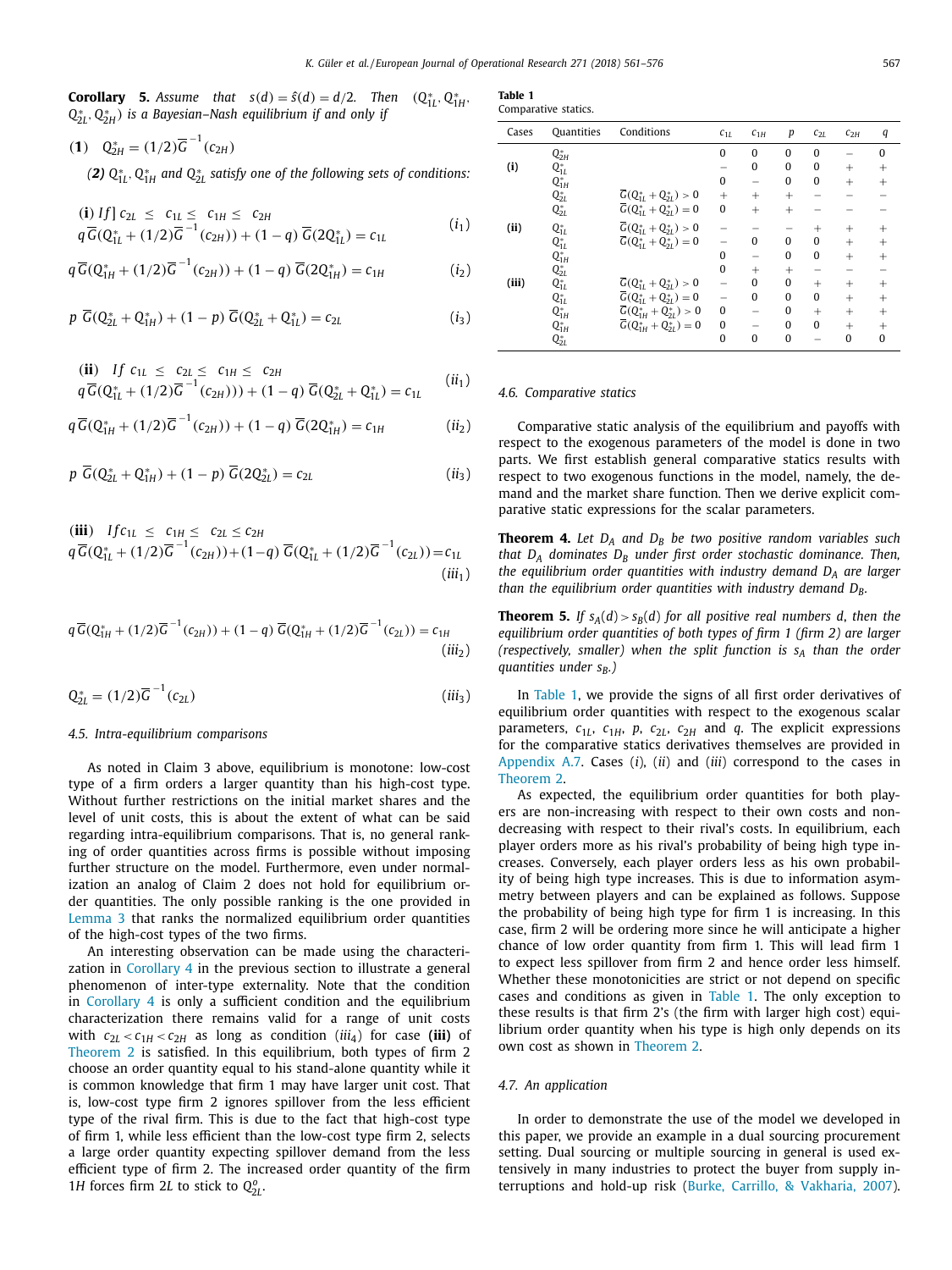<span id="page-7-0"></span>

| Table 2  |  |
|----------|--|
| Example. |  |

|   | $\sigma$ | S    | $\hat{c}_{1L}, \hat{c}_{1H}$ | $\hat{c}_{2L}, \hat{c}_{2H}$ | $\mathsf{Q}^o_{1L}$<br>$\mathrm{Q}^*_{1L}$ | $Q_{1H}^o$<br>$Q_{1H}^*$ | $\mathrm{Q}^o_{2L}$<br>$\mathrm{Q}_{2L}^*$ | $Q_{2H}^o$<br>$Q_{2H}^*$ | ExpInv <sup>o</sup><br>$ExpInv^*$ | FillRate <sup>o</sup><br>FillRate* |
|---|----------|------|------------------------------|------------------------------|--------------------------------------------|--------------------------|--------------------------------------------|--------------------------|-----------------------------------|------------------------------------|
| A | 12,000   | 0.75 | 90,100                       | 100,110                      | 60,854                                     | 58,288                   | 19,921                                     | 19,017                   | 79.040                            | 87.25%                             |
|   |          |      |                              |                              | 61.537                                     | 58.463                   | 20,167                                     | 19,017                   | 79.592                            | 87.73%                             |
| B | 12,000   | 0.75 | 93,97                        | 103,107                      | 60,142                                     | 59,122                   | 19.675                                     | 19.316                   | 79,127                            | 87.35%                             |
|   |          |      |                              |                              | 60.693                                     | 59.333                   | 19.675                                     | 19,316                   | 79,508                            | 87.68%                             |
| C | 12.000   | 0.75 | 95.95                        | 105.105                      | 59.643                                     | 59.643                   | 19.500                                     | 19.500                   | 79.144                            | 87.36%                             |
|   |          |      |                              |                              | 60.024                                     | 60.024                   | 19.500                                     | 19.500                   | 79.525                            | 87.70%                             |
| D | 12.000   | 0.50 | 90.100                       | 100.110                      | 40,569                                     | 38,859                   | 39,841                                     | 38.035                   | 78,652                            | 86.90%                             |
|   |          |      |                              |                              | 42,055                                     | 39,126                   | 40,075                                     | 38,035                   | 79,645                            | 87.77%                             |
| E | 12,000   | 0.25 | 90.100                       | 100.110                      | 20,285                                     | 19,429                   | 59,762                                     | 57,052                   | 78.264                            | 86.54%                             |
|   |          |      |                              |                              | 22,622                                     | 19,662                   | 59.873                                     | 57,052                   | 79.604                            | 87.72%                             |
| F | 15.000   | 0.75 | 90.100                       | 100.110                      | 59.380                                     | 56.173                   | 19.338                                     | 18.209                   | 76.550                            | 84.06%                             |
|   |          |      |                              |                              | 60.234                                     | 56.391                   | 19.646                                     | 18.209                   | 77.240                            | 84.66%                             |
| G | 18,000   | 0.75 | 90.100                       | 100.110                      | 57,906                                     | 54.057                   | 18.756                                     | 17.401                   | 74.060                            | 80.87%                             |
|   |          |      |                              |                              | 58,931                                     | 54,319                   | 19,126                                     | 17,401                   | 74,889                            | 81.59%                             |

The buyer allocates each supplier it selects a portion of its total procurement of a particular item or a group of items. The selection and allocation decisions can be carried out using a reverse auction [\(Bichler,](#page-15-0) Guler, & Mayer, 2015; Tunca & Wu, 2009). In some of these procurement settings, the buyer is a manufacturer and uses the procured item as a raw material to manufacture its own good which has an uncertain final demand. In some cases, the buyer may seek to shift the risk of uncertainty in demand to its suppliers and commit each supplier a percentage of its total requirement, rather than in number of units. For example, Hewlett-Packard's procurement commitment from a particular supplier may be a pre-specified percent of the total requirement (a.k.a. total [available](#page-15-0) market) in a given fiscal period (Nagali et al., 2008). In general, it may take time to produce or build up capacity for the item. Therefore, the suppliers may need to make quantity decisions prior to observing demand. This requires each supplier to solve a newsvendor problem to determine its supply quantity. Obviously, if the demand allocated to a supplier exceeds its supply, the buyer can use the other supplier's excess supply, if any, leading to a newsvendor competition among suppliers. Clearly, in this case, the cost information is private to each supplier, making the game an asymmetric information game such as the one we consider in this paper.

For this example, we use data that we have previously collected in Şen, Yaman, Güler, and Körpeoğlu (2014) from procurement bidding events of a large manufacturing company. For one of its components, the company forecasts that the total available market will be 89,000 units. The company allocates 75% of the total available market to a low cost supplier (supplier 1) which will supply the parts at  $w_1 = $121$  per unit, while the remaining 25% is allocated to another supplier (supplier 2) which will supply them at  $w_2 = $128$  per unit. It is assumed that the demand is distributed Normally with mean  $(\mu)$  equal to the point forecast of 89,000 units. We denote  $\hat{c}_{ij} = c_{ij}w_i$ ,  $i \in \{1, 2\}$ , and  $j \in \{L, H\}$ . We analyze various scenarios for  $\hat{c}_{ij}$  to understand the effect of information asymmetry. We also study the effect of the standard deviation of the Normal distribution  $\sigma$  to understand the effect of demand uncertainty for this problem. Note that we have  $\mu > 4\sigma$  ensuring that the probability of negative demand is negligibly small. Finally, we consider the effect of the split function, which is described by  $s(d) = sd$  in this case, where 100*s* is the percent of total available market to be procured from supplier 1.

The results of our analysis for seven instances is given in Table 2. For each instance, the first row of Columns 6–9 report the individual newsvendor order quantities without considering the effect of spillover demand. The second row of Columns 6–9 report the equilibrium order quantities. Columns 10 and 11 report the corresponding expected total inventory from two suppliers and expected fill rates (percent of total demand that can be satisfied by the total inventory created by two suppliers).

In the base instance *A*,  $\sigma = 12,000$ ,  $s = 0.75$  and  $(\hat{c}_{1L}, \hat{c}_{1H}, \hat{c}_{2L}, \hat{c}_{2H}) = (90, 100, 100, 110)$ . The spillover competition leads to 552 more units of total inventory in expectation, resulting in approximately 0.5% increase in the expected fill rate. When  $(\hat{c}_{1L}, \hat{c}_{1H}, \hat{c}_{2L}, \hat{c}_{2H}) = (93, 97, 103, 107)$  in instance *B*, the asymmetry in cost information decreases. This decreases the total inventory in the Newsvendor competition, whereas the total inventory in the no-competition benchmark is higher than the total inventory in instance *A*. When  $(\hat{c}_{1L}, \hat{c}_{1H}, \hat{c}_{2L}, \hat{c}_{2H}) = (95, 95, 105, 105)$  in instance *C*, there is no longer information asymmetry in the game. There is a slight increase in total inventory in this case, as the positive effect of cost parameters on order quantities dominates the negative effect of lower strategic interactions due to the elimination of information asymmetry.

In instance *D*, percentage split of supplier 1 (lower cost supplier since  $c_{1L} \le c_{2L}$  and  $c_{1H} \le c_{2H}$ ) is reduced to 50% from 75% in instance *A*. As expected, this leads to reduced total inventory for the no-interaction model. Interestingly, when the suppliers compete for the spillover demand, this leads to higher total inventory for the buyer. As the percentage allocation of supplier 1 is further reduced to 25% in instance *E*, the effect of increased cost dominates and the total inventory goes down.

The standard deviation of the demand is first increased to 15,000 in instance *F* and then to 18,000 in instance *G*. The effect of this on both no competition and competition models is less inventory. However, the effect of spillover competition becomes more pronounced as the uncertainty goes up.

#### **5. A Special Case: Uniform demand and linear market shares**

In this section, we present the full explicit characterization of the equilibrium and the corresponding payoff functions for uniformly distributed demand and linear market share functions: *D* ∼ *Uniform*(0, 1), and  $s(D) = sD$  and  $\hat{s}(D) = (1 - s)D$ . Under uniform demand and linear market shares, an instance of the model is represented by 7 parameters:  $(c_{1L}, c_{1H}, c_{2L}, c_{2H}, p, q, s)$ .

As shown in [Section](#page-3-0) 4, while  $Q_{2H}^* = (1 - s)(1 - c_{2H})$ , solution to  $Q_{1L}^*$ ,  $Q_{1H}^*$  and  $Q_{2L}^*$  (and the corresponding payoffs) requires a detailed analysis.

# *5.1. A partition of the parameter space*

Detailed analysis, provided in [Appendix](#page-12-0) A.8, lead to 8 regions in the parameter space. In each of the 8 regions, different equilibrium quantities and payoff functions are valid. In other words, in each of these regions the equilibrium structure (functional form) of at least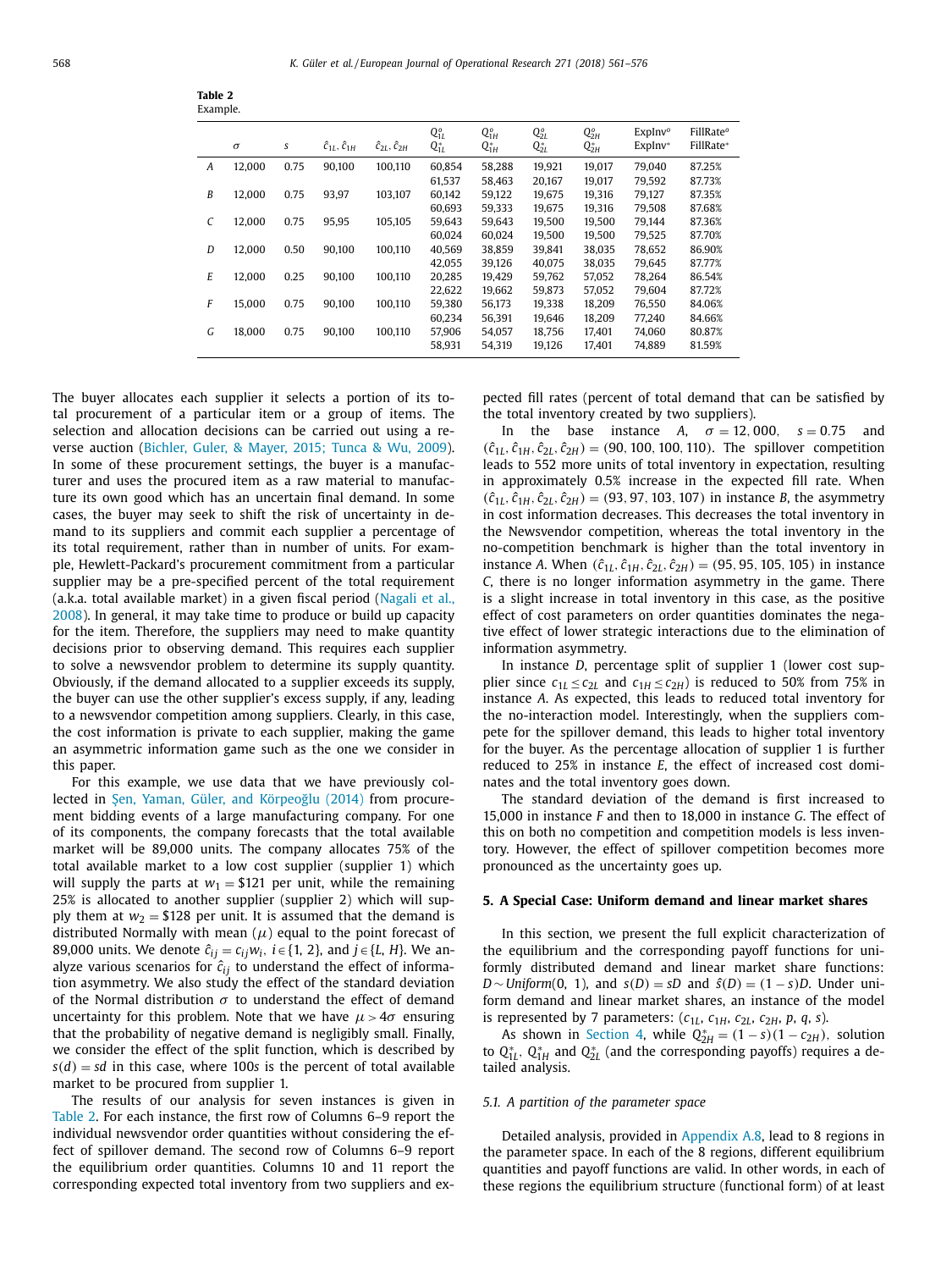Functional forms of endogenous variables by parameter region.

| Region | $Q_{1L}$                                                | $Q_{1H}$          | $Q_{2L}$          | $\pi_1(c_{1L}, c_{2L})$          | $\pi_1(c_{1H}, c_{2L})$                               | $\pi_2(c_{1L}, c_{2L})$          | $\pi_2(c_{1H}, c_{2L})$          |
|--------|---------------------------------------------------------|-------------------|-------------------|----------------------------------|-------------------------------------------------------|----------------------------------|----------------------------------|
| 1      | $Q_{1L}^{\alpha}$                                       | $Q_{1H}^{\alpha}$ | $Q_{2I}^{\alpha}$ | $\pi_1^{\alpha}(c_{1L}, c_{2L})$ | $\pi_1^{\alpha}(c_{1H}, c_{2L})$                      | $\pi_2^{\alpha}(c_{1L}, c_{2L})$ | $\pi_2^{\alpha}(c_{1H}, c_{2L})$ |
| 2      |                                                         | $Q_{1H}^{\alpha}$ | $Q^{\alpha}_{2L}$ | $\pi_1^{\beta}(c_{1L}, c_{2L})$  | $\pi_1^{\alpha}(c_{1H}, c_{2L})$                      | $\pi_2^P(c_{1L}, c_{2L})$        | $\pi_2^{\alpha}(c_{1H}, c_{2L})$ |
| 3      | $\frac{\mathsf Q_{1L}^{\beta}}{\mathsf Q_{1L}^{\beta}}$ | $Q_{1H}^{\alpha}$ | $Q_{2L}^{\beta}$  | $\pi_1^{\beta}(c_{1L}, c_{2L})$  | $\pi_1^{\alpha}(c_{1H}, c_{2L})$                      | $\pi_2^{\gamma}(c_{1L}, c_{2L})$ | $\pi_2^{\alpha}(c_{1H}, c_{2L})$ |
| 4      | $Q^{\alpha}_{1L}$                                       | $Q_{1H}^{\alpha}$ | $Q_{2L}^{\gamma}$ | $\pi_1^{\gamma}(c_{1L}, c_{2L})$ | $\pi_1^{\alpha}$ (C <sub>1H</sub> , C <sub>2L</sub> ) | $\pi_2^{\delta}(c_{1L}, c_{2L})$ | $\pi_2^{\alpha}(c_{1H}, c_{2L})$ |
| 5      | $Q_{1L}^Y$                                              | $Q_{1H}^{\alpha}$ | $Q_{2L}^Y$        | $\pi_1^{\delta}(c_{1L}, c_{2L})$ | $\pi_1^{\alpha}(c_{1H}, c_{2L})$                      | $\pi_2^{\delta}(c_{1L}, c_{2L})$ | $\pi_2^{\alpha}(c_{1H}, c_{2L})$ |
| 6      | $Q_{1L}^{\alpha}$                                       | $Q_{1H}^{\beta}$  | $Q_{2L}^{\delta}$ | $\pi_1^{\gamma}(c_{1L}, c_{2L})$ | $\pi_1^P(c_{1H}, c_{2L})$                             | $\pi_2^{\delta}(c_{1L}, c_{2L})$ | $\pi_2^{\,\beta}(c_{1H},c_{2L})$ |
| 7      | $Q_{1L}^{\alpha}$                                       | $Q_{1H}^Y$        | $Q_{2L}^{\delta}$ | $\pi_1^{\gamma}(c_{1L}, c_{2L})$ | $\pi_1^{\gamma}$ (C <sub>1H</sub> , C <sub>2L</sub> ) | $\pi_2^{\delta}(c_{1L}, c_{2L})$ | $\pi_2^P(c_{1H}, c_{2L})$        |
| 8      | $Q_{1L}^{\delta}$                                       | $Q^{\gamma}_{1H}$ | $Q_{2L}^{\delta}$ | $\pi_1^{\delta}(c_{1L}, c_{2L})$ | $\pi_1^{\gamma}(c_{1H}, c_{2L})$                      | $\pi_2^{\delta}(c_{1L}, c_{2L})$ | $\pi_2^{\,\beta}(c_{1H},c_{2L})$ |



<span id="page-8-0"></span>**Table 3**

Fig. 1. Conditions characterizing the partition of the parameter space.

one of endogenous variable is different from its from in other regions. The conditions that determine the partition of the parameter space are as follows: Denoting  $\hat{p} = sp$  and  $\hat{q} = (1 - s)q$ ,

$$
(1 - \hat{q}) c_{2L} < c_{1H} \qquad -\hat{q} c_{2H} \qquad (C_A) \\
\hspace{1cm} c_{1L} < \hat{q} c_{2H} \qquad (C_B) \\
\hspace{1cm} (1 - \hat{q}) c_{2L} < \hat{p} c_{1H} \qquad -\hat{p} \hat{q} c_{2H} \qquad (C_C) \\
\hspace{1cm} \hat{q} c_{2L} < -c_{1H} \qquad +\hat{q} c_{2H} \qquad (C_D) \\
\hspace{1cm} - (1 - \hat{p}) c_{1L} \qquad + (1 - \hat{q}) c_{2L} < \hat{p} c_{1H} \qquad -\hat{q} c_{2H} \qquad (C_E) \\
\hspace{1cm} \hat{p} c_{1L} \qquad + (1 - \hat{q}) c_{2L} < \hat{p} c_{1H} \qquad (C_F) \\
\hspace{1cm} (1 - \hat{p}) (1 - \hat{q}) c_{1L} + \hat{q} (1 - \hat{q}) c_{2L} < \hat{p} \hat{q} c_{1H} \qquad + \hat{q} (1 - \hat{p} - \hat{q}) c_{2H} \qquad (C_G) \\
\hspace{1cm} c_{1L} \qquad + \hat{q} c_{2L} < \qquad \hat{q} c_{2H} \qquad (C_H) \\
\hspace{1cm}
$$

The 8 different regions that these equilibrium conditions lead to are given in Figure 1.

#### *5.2. Equilibrium order quantities*

 $Q_{1L}^*$ ,  $Q_{1H}^*$  and  $Q_{2L}^*$  and payoffs  $\pi_1(c_{1L}, c_{2L})$ ,  $\pi_1(c_{1H}, c_{2L})$ ,  $\pi_2(c_{1L}, c_{2L})$  $c_{2L}$ ) and  $\pi_2(c_{1H}, c_{2L})$  in these regions can be found using the following table:

The equilibrium order quantity for firm 1 when his type is low takes four different functional forms (Table 3):

$$
Q_{1L}^{\alpha} = 1 - \frac{c_{1L}}{q} - (1 - s)(1 - c_{2H}),
$$
  
\n
$$
Q_{1L}^{\beta} = \frac{(1 - c_{1L} - q(1 - s)(1 - c_{2H}))}{(q + (1 - q)/s)},
$$
  
\n
$$
Q_{1L}^{\gamma} = 1 - c_{1L} - q(1 - s)(1 - c_{2H}) - \frac{(1 - q)(1 - c_{2L})}{(p + (1 - p)/(1 - s))} + \frac{(1 - q)p(1 - c_{1H} - q(1 - s)(1 - c_{2H}))}{(q + (1 - q)/s)(p + (1 - p)/(1 - s))},
$$
  
\n
$$
Q_{1L}^{\delta} = 1 - c_{1L} - q(1 - s)(1 - c_{2H}) - (1 - q)(1 - s)(1 - c_{2L}).
$$

When firms 1's type is high, his equilibrium order quantity takes three possible forms:

$$
Q_{1H}^{\alpha} = \frac{(1 - c_{1H} - q(1 - s)(1 - c_{2H}))}{(q + (1 - q)/s)},
$$
  
\n
$$
Q_{1H}^{\beta} = 1 - \frac{c_{1H}}{q} - (1 - s)(1 - c_{2H}),
$$
  
\n
$$
Q_{1H}^{\gamma} = 1 - c_{1H} - q(1 - s)(1 - c_{2H}) - (1 - q)(1 - s)(1 - c_{2L}).
$$

Finally, the low type of firm 2 has four different functional forms for his equilibrium order quantity:

$$
Q_{2L}^{\alpha} = 1 - \frac{c_{2L}}{p} - \frac{(1 - c_{1H} - q(1 - s)(1 - c_{2H}))}{(q + (1 - q)/s)},
$$
  
\n
$$
Q_{2L}^{\beta} = 1 - c_{2L} - \frac{p(1 - c_{1H} - q(1 - s)(1 - c_{2H}))}{(q + (1 - q)/s)} - \frac{(1 - p)(1 - c_{1L} - q(1 - s)(1 - c_{2H}))}{(q + (1 - q)/s)},
$$
  
\n
$$
Q_{2L}^{\gamma} = \frac{(1 - c_{2L})}{(p + (1 - p)/(1 - s))} - \frac{p(1 - c_{1H} - q(1 - s)(1 - c_{2H}))}{(q + (1 - q)/s)(p + (1 - p)/(1 - s))},
$$
  
\n
$$
Q_{2L}^{\delta} = (1 - s)(1 - c_{2L}).
$$

#### *5.3. Equilibrium payoffs*

When both firms have low costs, Firm 1's *ex post* payoff can take four different functional forms:

$$
\pi_1^{\alpha}(c_{1L}, c_{2L}) = \frac{1}{2} s - c_{1L} Q_{1L},
$$
\n
$$
\pi_1^{\beta}(c_{1L}, c_{2L}) = Q_{1L}(1 - c_{1L}) - \frac{(Q_{1L})^2}{2s},
$$
\n
$$
\pi_1^{\gamma}(c_{1L}, c_{2L}) = \frac{1}{2} + \frac{(Q_{2L})^2}{2(1-s)} - Q_{2L} - c_{1L} Q_{1L},
$$
\n
$$
\pi_1^{\delta}(c_{1L}, c_{2L}) = Q_{1L}(1 - c_{1L}) + \frac{(Q_{2L})^2}{2(1-s)} - \frac{(Q_{1L} + Q_{2L})^2}{2}.
$$

Firm 2's payoff, similarly, has four possible functional forms when both firms have low cost:

$$
\pi_2^{\alpha}(c_{1L}, c_{2L}) = \frac{1}{2} (1 - s) - c_{2L} Q_{2L},
$$
  
\n
$$
\pi_2^{\beta}(c_{1L}, c_{2L}) = \frac{1}{2} + \frac{(Q_{1L})^2}{2s} - Q_{1L} - c_{2L} Q_{2L},
$$
  
\n
$$
\pi_2^{\gamma}(c_{1L}, c_{2L}) = Q_{2L} (1 - c_{2L}) + \frac{(Q_{1L})^2}{2s} - \frac{(Q_{1L} + Q_{2L})^2}{2},
$$
  
\n
$$
\pi_2^{\delta}(c_{1L}, c_{2L}) = Q_{2L} (1 - c_{2L}) - \frac{(Q_{2L})^2}{2(1 - s)}.
$$

When firms 1 and 2 have low and high costs, respectively, we have three possibilities for the payoff for firm 1's payoff:

$$
\pi_1^{\alpha}(c_{1H},c_{2L})=Q_{1H}(1-c_{1H})-\frac{(Q_{1H})^2}{2s},
$$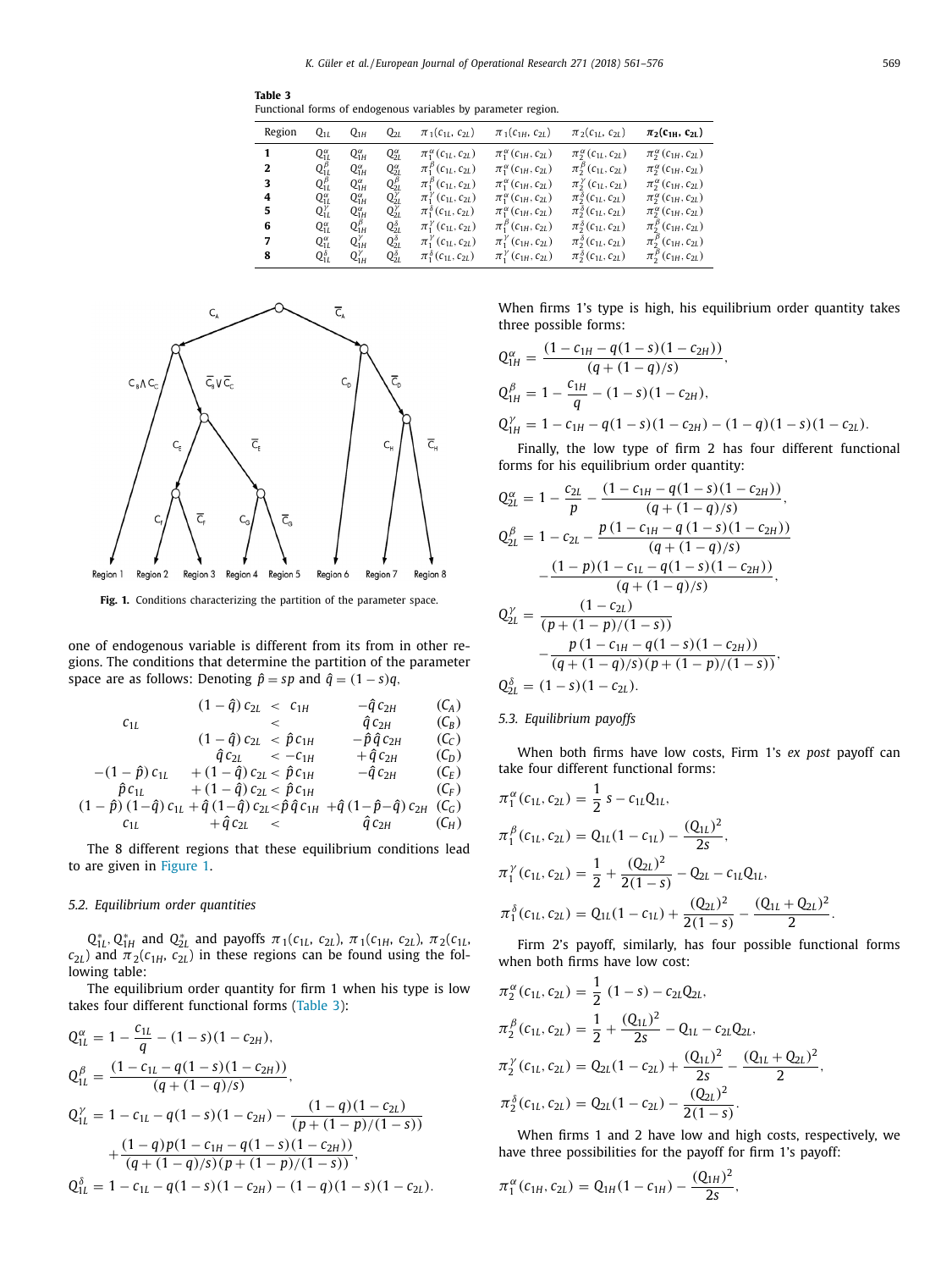<span id="page-9-0"></span>**Table 4** Comparative statics for uniform demand case.

|                 | $Q_{1L}^{\alpha}$ | $Q_{1L}^{\beta}$ | $Q_{1L}^{\gamma}$        | $Q_{1L}^{\delta}$ | $Q^{\alpha}_{2L}$ | $\mathrm{Q}^\beta_{2L}$ | $Q^{\gamma}_{2L}$ | $\mathrm{Q}^{\delta}_{2L}$ | $Q^{\alpha}_{1H}$ | $Q_{1H}^{\beta}$ | $Q_{1H}^{\gamma}$ | $Q_{2H}$ |
|-----------------|-------------------|------------------|--------------------------|-------------------|-------------------|-------------------------|-------------------|----------------------------|-------------------|------------------|-------------------|----------|
| $c_{1L}$        |                   |                  |                          |                   | 0                 | $^{+}$                  | 0                 | 0                          | 0                 | 0                | $\Omega$          | $\Omega$ |
| C <sub>1H</sub> | 0                 | 0                | $\overline{\phantom{m}}$ | 0                 | $^{+}$            | $^{+}$                  | $^{+}$            | 0                          |                   |                  |                   | 0        |
| p               | 0                 | 0                | $\qquad \qquad -$        | 0                 | $^{+}$            | $^{+}$                  | $^{+}$            | 0                          | 0                 |                  |                   | 0        |
| $c_{2L}$        | 0                 | 0                | $^{+}$                   | $+$               |                   |                         |                   |                            | 0                 | 0                | $^{+}$            | $\bf{0}$ |
| $c_{2H}$        | $^{+}$            |                  | $^{+}$                   | $\pm$             |                   |                         |                   | 0                          | $^{+}$            | $^{+}$           | $^{+}$            |          |
| a               | $^{+}$            |                  | $^{+}$                   | $^+$              |                   |                         |                   | 0                          | $^{+}$            | $^{+}$           |                   | $\Omega$ |
| S               | $^{+}$            |                  |                          | $^{+}$            |                   |                         |                   |                            |                   |                  |                   |          |

$$
\pi_1^{\beta}(c_{1H}, c_{2L}) = \frac{1}{2} + \frac{(Q_{2L})^2}{2(1-s)} - Q_{2L} - c_{1H}Q_{1H},
$$
  

$$
\pi_1^{\gamma}(c_{1H}, c_{2L}) = Q_{1H}(1 - c_{1H}) + \frac{(Q_{2L})^2}{2(1-s)} - \frac{(Q_{1H} + Q_{2L})^2}{2};
$$

and two possible forms for the payoff for firm 2:

$$
\pi_2^{\alpha}(c_{1H}, c_{2L}) = Q_{2L}(1 - c_{2L}) + \frac{(Q_{1H})^2}{2s} - \frac{(Q_{1H} + Q_{2L})^2}{2},
$$
  

$$
\pi_2^{\beta}(c_{1H}, c_{2L}) = Q_{2L}(1 - c_{2L}) - \frac{(Q_{2L})^2}{2(1 - s)}.
$$

When firm 2 has a high cost, the payoffs of the two players are same in all regions:

$$
\pi_1(c_{1L}, c_{2H}) = Q_{1L}(1 - c_{1L}) + \frac{Q_{2H}^2}{2(1 - s)} - \frac{(Q_{1L} + Q_{2H})^2}{2},
$$
  

$$
\pi_1(c_{1H}, c_{2H}) = Q_{1H}(1 - c_{1H}) + \frac{Q_{2H}^2}{2(1 - s)} - \frac{(Q_{1H} + Q_{2H})^2}{2},
$$
  

$$
\pi_2(c_{1L}, c_{2H}) = \pi_2(c_{1H}, c_{2H}) = (1 - s)(1 - c_{2H})^2/2.
$$

#### *5.4. Comparative statics*

We present the explicit expressions for comparative static derivatives for the equilibrium order quantities for the uniform demand and linear split case in [A.9.](#page-14-0) Comparative static sign patterns are summarized in Table 4. This is a specific version of [Table](#page-6-0) 1 for the uniform demand and linear split function. Since *s* characterize the whole split function in this case, we also provide the comparative statics with respect to *s* in this table.

#### **6. Concluding remarks**

We studied a model of inventory competition in a newsvendor duopoly under asymmetric cost information. We showed that a pure strategy Bayesian–Nash equilibrium exists under fairly general assumptions. We characterized the equilibrium for the case where the industry demand is allocated between two firms using a deterministic split function and show its uniqueness. We showed that presence of strategic interactions creates incentives to increase order quantities for all firm types except the type that has the highest possible unit cost, who orders the same quantity as he would as a monopolist newsvendor facing scaled version of the market demand. Therefore, competition leads to higher total inventory in the industry. The equilibrium conditions have an interesting recursive structure that enables an easy computation of the equilibrium order quantities. Comparative statics analysis shows that a stochastic increase in market demand or an increase in one firm's initial allocation of the total industry demand lead to higher inventory for that firm. We finally derived a complete characterization of the equilibrium and its comparative statics for the case of uniform demand and linear split rule.

Certain extensions of the current model are relatively straightforward and not likely to change the structure of the equilibrium qualitatively. For instance, allowing more than two levels for the unit costs, will lead to more complicated but qualitatively similar equilibrium characterization in that many of the claims, the recursive structure of the equilibrium order quantities, and, particularly, the behavior of the highest-cost type will remain valid with this extension.

Information asymmetry adds a new dimension to the competitive newsvendor problem. Alternative specifications for the key structural elements of the current model – e.g., the nature of information asymmetry, and the structure of the market and firm demands – span a number of interesting classes of models we intend to explore in the future. Among these are models of newsvendor oligopoly, and models that allow arbitrary statistical dependence in firm demands, and in cost structures.

# **Acknowledgment**

Kemal Güler's work on final revisions of the research reported in this paper was undertaken during his visit to Bilkent University supported by a fellowship grant from TUBITAK BIDEP 2236 Co-Circulation Fellowship Program Project Number 114C020. He acknowledges with gratitude the financial support of TUBITAK and hospitality of Bilkent University.

#### **Appendix A.**

#### *A1. Proof of Theorem 1*

First, define  $\mathcal{Y}_2 = -\mathcal{Q}_2$  so that  $\mathcal{Q}_1 \times \mathcal{Y}_2$  is a lattice (This order change is necessary to form a supermodular game). Moreover, let  $t_1 = -c_1$ ,  $t_2 = c_2$  and define effective demand functions as  $R_i$ :  $t_i \rightarrow \Re$ . Then for

$$
\pi_1(Q_1, y_2, t_1, t_2) = E[\min\{R_1(t_2), Q_1\}] + t_1 Q_1,
$$

 $\pi_2(Q_1, y_2, t_1, t_2) = E[\min\{R_2(t_1), -y_2\}] + t_2y_2.$ 

The supermodularity and continuity of these functions and the increasing [differences](#page-15-0) in  $(Q_1, y_2)$  are proved in Lippman and Mc-Cardle (1997). The only thing remains is to show that  $\pi_1$  has increasing differences in  $(Q_1, t_1)$  and  $\pi_2$  has increasing differences in ( $y_2$ ,  $t_2$ ) (Again,  $\pi_i$  is not directly dependent on the type of firm *j*. Hence, increasing differences for  $(Q_1, t_2)$  and  $(y_2, t_1)$  are trivially satisfied.). Let  $\zeta_1(t_1) = \pi_1(Q'_1, y_2, t_1, t_2) - \pi_1(Q_1, y_2, t_1, t_2)$ where  $Q'_1 \geq Q_1$  for given  $y_2$ ,  $t_2$ . Then

$$
\varsigma_1(t_1) = E[\min\{R_1(t_2), Q_1'\}] - E[\min\{R_1(t_2), Q_1\}] + t_1[Q_1' - Q_1].
$$

Define  $t'_1$  such that  $t'_1 \ge t_1$ . It follows that  $\varsigma(t'_1) - \varsigma(t_1) = [t'_1 - \varsigma(t'_1)]$  $t_1$ ][ $Q'_1 - Q_1$ ] ≥ 0. Thus  $\pi_1$  has increasing differences in  $(Q_1, t_1)$ . Similarly,  $\zeta_2(t_2) = \pi_2(Q_1, y'_2, t_1, t_2) - \pi_2(Q_1, y_2, t_1, t_2)$  where  $y'_2 \ge$  $y_2$  for given  $Q_1$ ,  $t_1$ . Then

$$
\varsigma_2(t_2) = E[\min\{R_2(t_1), -y'_2\}] - E[\min\{R_2(t_1), -y_2\}] + t_2[y'_2 - y_2].
$$

Define  $t'_2$  such that  $t'_2 \ge t_2$ . It follows that  $\varsigma(t'_2) - \varsigma(t_2) = [t'_2 - \varsigma(t'_1)]$  $t_2$ [*y*<sup>'</sup><sub>2</sub> − *y*<sub>2</sub>] ≥ 0. Thus  $\pi$ <sup>2</sup><sub>2</sub> has increasing differences in (*y*<sub>2</sub>, *t*<sub>2</sub>). Since our priors over the types are independent, the condition for priors to be increasing with respect to types is trivially satisfied. The existence of pure strategy Nash equilibrium follows.  $\Box$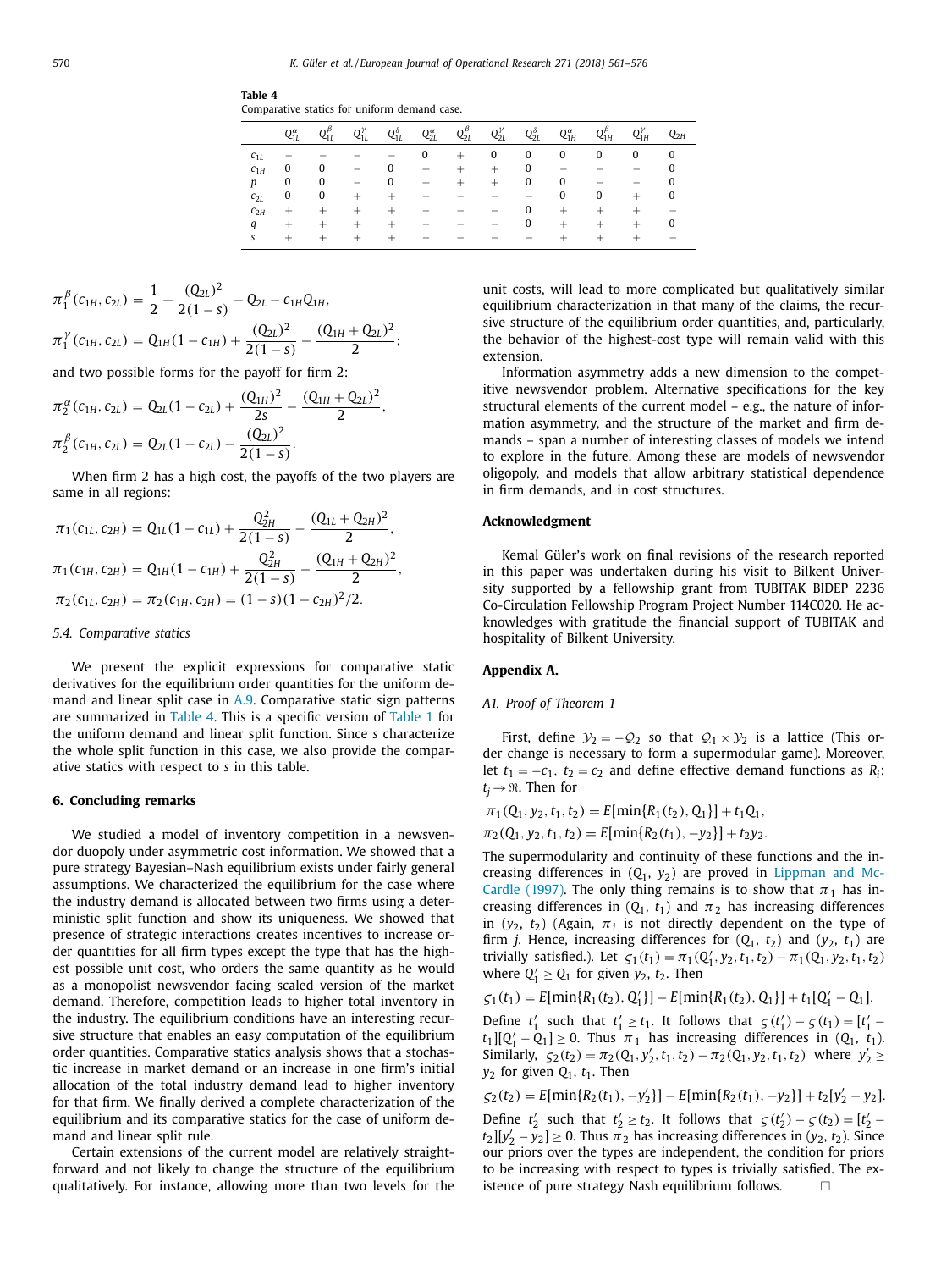*A2. Proof of Claims 1–4 and Lemmas 2–5*

**Proof of Claim 1.** Let  $D^1 = s^{-1}(x)$  and  $D^2 = \hat{s}^{-1}(y)$  and assume  $D^1 < D^2$ . Then,

$$
\min\{D^1, D^2\} = D^1 = s(D^1) + \hat{s}(D^1) \le s(D^1) + \hat{s}(D^2)
$$
  
 
$$
\le s(D^2) + \hat{s}(D^2) = D^2 = \max\{D^1, D^2\}.
$$

Since  $s(D^1) = x$  and  $\hat{s}(D^2) = y$ , we obtain the desired result.  $\Box$ 

**Proof of Claim 2.** 
$$
Pr(D_1 \ge Q_{1H}^o) = Pr(D \ge s^{-1}(Q_{1H}^o)) = c_{1H} \le c_{2H} = Pr(D \ge \hat{s}^{-1}(Q_{2H}^o)).
$$
  
\nHence,  $s^{-1}(Q_{1H}^o) \ge \hat{s}^{-1}(Q_{2H}^o)$ .  $\square$ 

**Proof of Claim 3.** (i) (1) evaluated at  $Q_{1L} = Q_{1H}^*$  is positive. (ii) Similar argument with (i).  $\Box$ 

**Proof of Claim 4.** We will only show (i). Other cases are established similarly. Evaluating the left hand side of (1) at  $Q_{1L} = Q_{1L}^o$ gives:

$$
q Pr(D_1 + (D_2 - Q_{2H})^+ \geq Q_{1L}^o) + (1 - q)
$$
  
\n
$$
Pr(D_1 + (D_2 - Q_{2L})^+ \geq Q_{1L}^o) - c_{1L}
$$
  
\n
$$
\geq q Pr(D_1 \geq Q_{1L}^o) + (1 - q) Pr(D_1 \geq Q_{1L}^o)
$$
  
\n
$$
-c_{1L} = Pr(D_1 \geq Q_{1L}^o) - c_{1L} = 0
$$

Thus,  $Q_{1L}^*$  ≥  $Q_{1L}^o$ . □

**Proof of Lemma 2.** Assume that  $s^{-1}(Q_{1H}^{*}) > \hat{s}^{-1}(Q_{2H}^{*})$ . First note that,

$$
Pr(D_2 + (D_1 - Q_1)^{+} \ge Q_2) = Pr(D \ge s^{-1}(Q_1),
$$
  

$$
D \ge Q_1 + Q_2) + Pr(D \le s^{-1}(Q_1), D \ge \hat{s}^{-1}(Q_2)).
$$

By substituting this in (4) we obtain:

$$
p Pr(D \ge s^{-1}(Q_{1H}^*), D \ge Q_{2H}^* + Q_{1H}^* ) + p Pr(D \le s^{-1}(Q_{1H}^*),
$$
  
\n
$$
D \ge \hat{s}^{-1}(Q_{2H}^*) )
$$
  
\n
$$
+ (1-p)Pr(D \ge s^{-1}(Q_{1L}^*), D \ge Q_{2H}^* + Q_{1L}^* )
$$
  
\n
$$
+ (1-p)Pr(D \le s^{-1}(Q_{1L}^*), D \ge \hat{s}^{-1}(Q_{2H}^*)) - c_{2H} = 0
$$

Since  $s^{-1}(Q_{1H}^*) > \hat{s}^{-1}(Q_{2H}^*)$ ,  $s^{-1}(Q_{1L}^*) > \hat{s}^{-1}(Q_{2H}^*)$  by Claim 3. By Claim 1,  $Pr(D \ge s^{-1}(Q_{1H}^*))$ ,  $D \ge Q_{2H}^* + Q_{1H}^*$ ,  $= Pr(D \ge s^{-1}(Q_{1H}^*)$ . In addition,  $Pr(D \ge s^{-1}(\ddot{Q}_{1H}^*)) + Pr(\dot{S}^{-1}(Q_{2H}^*)) \le D \le s^{-1}(Q_{1H}^*)$  $Pr(D \geq \hat{s}^{-1}(Q_{2H}^*))$ . Therefore,

$$
p Pr(D \geq \hat{s}^{-1}(Q_{2H}^*) + (1-p)Pr(D \geq \hat{s}^{-1}(Q_{2H}^*)) -c_{2H} = Pr(D \geq \hat{s}^{-1}(Q_{2H}^*)) -c_{2H} = 0.
$$

Thus,  $Q_{2H}^* = Q_{2H}^0$ . Using  $s^{-1}(Q_{1H}^*) \leq \hat{s}^{-1}(Q_{2H}^*) < \hat{s}^{-1}(Q_{2L}^*)$  in (2) in a similar fashion gives the result  $Q_{1H}^* = Q_{1H}^0$ . □

**Proof of Lemma 3.** Assume to the contrary that for  $c_{1H} \le c_{2H}$ ,  $s^{-1}(Q_{1H}^*) < \hat{s}^{-1}(Q_{2H}^*)$ . Then, by [Lemma](#page-3-0) 1,  $Q_{1H}^* = Q_{1H}^0$ . By Claims 2 and 3, we get  $s^{-1}(Q_{1H}^*) \ge s^{-1}(Q_{1H}^0) \ge \hat{s}^{-1}(Q_{2H}^0)$  and

$$
Pr(D \ge Q_{2H}^* + Q_{1H}^*) \le Pr(D \ge Q_{2H}^0 + Q_{1H}^0) < Pr(D \ge Q_{2H}^0 + \hat{s}(s^{-1}(Q_{2H}^0))) = Pr(\hat{s}(D) \ge Q_{2H}^0) = c_{2H}. (*)
$$

Now, we have either  $s^{-1}(Q_{1L}^*) > \hat{s}^{-1}(Q_{2H}^*)$  or  $s^{-1}(Q_{1L}^*) \le$ *s*<sup>−1</sup>( $Q_{2H}^*$ ). In the first case equilibrium condition (4) simplifies to:

$$
c_{2H} = p Pr(D \ge Q_{2H}^* + Q_{1H}^*) + (1 - p)Pr(\hat{S}(D) \ge Q_{2H}^*)
$$
  
\n
$$
\le p Pr(D \ge Q_{2H}^* + Q_{1H}^*) + (1 - p)c_{2H},
$$

 $\text{since } Pr(\hat{S}(D) \ge Q^*_{2H}) \le Pr(\hat{S}(D) \ge Q^0_{2H})$  by Claim 4 and  $Pr(\hat{S}(D) \ge$  $Q_{2H}^{\circ}$ ) =  $c_{2H}$  by definition. This leads to

$$
c_{2H} \le pPr(D \ge Q_{2H}^* + Q_{1H}^*) + (1 - p)c_{2H} \le Pr(D \ge Q_{2H}^* + Q_{1H}^*),
$$
  
which is a contradiction to (\*).

For the second case, the equilibrium condition (4) simplifies to:

$$
c_{2H} = p Pr(D \ge Q_{2H}^* + Q_{1H}^*) + (1 - p)Pr(D \ge Q_{2H}^* + Q_{1L}^*)
$$
  

$$
< Pr(D \ge Q_{2H}^* + Q_{1H}^*),
$$

since  $Q_{1L}^* > Q_{1H}^*$  by Claim 3. Again this contradicts (\*).  $□$ 

**Proof of [Lemma](#page-4-0) 4.** By Lemma 2,  $c_{1H} \leq c_{2H}$  implies  $s^{-1}(Q_{1H}^*) \geq$ *s*<sup>−1</sup>(*Q*<sub>2</sub><sup>*H*</sup>). Using this condition in [Lemma](#page-3-0) 1 yields the desired result.  $\square$ 

**Proof of Lemma 5.** First note that  $Q_{iL}^o$  and  $Q_{iH}^o$  are stand-alone order levels for firms  $i = 1, 2$ . It is important to notice that each firm will at least play his stand-alone order quantity in the equilibrium. Now, define  $Q_{2H}^1$  as the order level of high type of firm 2 when firm 1 plays his stand-alone quantities for both his types in the equilibrium i.e.,

$$
pPr(\hat{S}(D) + (s(D) - Q_{1H}^o)^+ \geq Q_{2H}^1) + (1 - p)Pr(\hat{S}(D) + (s(D) - Q_{1L}^o)^+ \geq Q_{2H}^1) - c_{2H} = 0.
$$

and  $Q_{2H}^1 \geq Q_{2H}^0$  since firm 2 will play at least his stand-alone order level. Rewriting the equilibrium condition gives,

$$
p Pr(D \ge s^{-1}(Q_1^o), D \ge Q_{1H}^o + Q_{2H}^1)
$$
  
+  $p Pr(D \le s^{-1}(Q_{1H}^o), D \ge \hat{s}^{-1}(Q_{2H}^1))$   
+  $(1-p)Pr(D \ge s^{-1}(Q_{1L}^o), D \ge Q_{1L}^o + Q_{2H}^1)$   
+  $(1-p)Pr(D \le s^{-1}(Q_{1L}^o), D \ge \hat{s}^{-1}(Q_{2H}^1)) - c_{2H} = 0.$ 

For this equilibrium condition, we have three possibilities:  $\hat{s}^{-1}(Q_{2H}^0) \le s^{-1}(Q_{1H}^0), \quad s^{-1}(Q_{1H}^0) < \hat{s}^{-1}(Q_{2H}^1) \le s^{-1}(Q_{1L}^0)$  and  $s^{-1}(Q_{1L}^{\overline{o}}) < \hat{s}^{-1}(Q_{2H}^{\overline{1}})$ . First assume  $\hat{s}^{-1}(\bar{Q}_{2H}^{\overline{1}}) \leq s^{-1}(Q_{1H}^{\overline{o}})$ , then the equilibrium condition becomes:

$$
p Pr(D \ge \hat{s}^{-1}(Q_{2H}^1)) + (1 - p)Pr(D \ge \hat{s}^{-1}(Q_{2H}^1)) - c_{2H}
$$
  
= Pr(D \ge \hat{s}^{-1}(Q\_{2H}^1)) - c\_{2H} = 0.

Thus,  $Q_{2H}^1 = Q_{2H}^0$ . Now, we assume that  $s^{-1}(Q_{1H}^0) < \hat{s}^{-1}(Q_{2H}^1)$  $s^{-1}(Q_{1L}^o)$ . Moreover, if we use the fact that  $s^{-1}(\ddot{Q}_{1H}^o) < Q_{1H}^o + Q_{2H}^1$ (by Claim 1), the condition becomes

$$
0 = pPr(D \ge Q_{1H}^0 + Q_{2H}^1) + (1 - p)Pr(D \ge \hat{s}^{-1}(Q_{2H}^1)) - c_{2H}
$$
  

$$
< pPr(D \ge s^{-1}(Q_{1H}^0)) + (1 - p)Pr(D \ge s^{-1}(Q_{1H}^0)) - c_{2H}
$$
  

$$
= Pr(D \ge s^{-1}(Q_{1H}^0)) - c_{2H} = c_{1H} - c_{2H}
$$

Thus,  $c_{1H} > c_{2H}$  which is a contradiction to our assumption that  $c_{1H} \le c_{2H}$ . A similar proof can be obtained for  $s^{-1}(Q_{1L}^0) \le \hat{s}^{-1}(Q_{2H}^1)$ . Hence,  $Q_{2H}^1 = Q_{2H}^0$  which implies that any order quantity of high type of firm 2 satisfies  $Q_{2H} \leq Q_{2H}^{\circ}$ . Combining this with the fact that  $Q_{2H} \geq Q_{2H}^o$ , we obtain  $Q_{2H} = Q_{2H}^o$ .  $\Box$ 

#### *A3. Proof of Theorem 2*

Under an increasing and deterministic split function, we know that there is a unique Bayesian–Nash equilibrium and using [Lemma](#page-4-0) 3, our unique equilibrium conditions take the form:

$$
q Pr(D \geq Q_{1L}^* + \hat{s}(\overline{G}^{-1}(c_{2H})))
$$
  
+ (1-q)Pr(D<sub>1</sub> + (D<sub>2</sub> - Q<sub>2L</sub><sup>\*</sup>)<sup>+</sup>  $\geq Q_{1L}^*$ ) = c<sub>1L</sub>,  

$$
q Pr(D \geq Q_{1H}^* + \hat{s}(\overline{G}^{-1}(c_{2H})))
$$

$$
+ (1-q)Pr(D_1 + (D_2 - Q_{2L}^*)^+ \geq Q_{1H}^*) = c_{1H},
$$

$$
p Pr(D_2 + (D_1 - Q_{1H}^*)^+ \geq Q_{2L}^*)
$$

$$
+ (1-p)Pr(D_2 + (D_1 - Q_{1L}^*)^+ \geq Q_{2L}^*) = c_{2L},
$$

$$
Q_{2H}^* = \hat{s}(\overline{G}^{-1}(c_{2H})).
$$

Now, if we use  $D_1 = s(D)$  and  $D_2 = \hat{s}(D)$  and use the fact that,

$$
Pr(D_1 + (D_2 - Q_2)^+ \ge Q_1) = Pr(D \ge \hat{s}^{-1}(Q_2), D \ge Q_2 + Q_1) + Pr(D \le \hat{s}^{-1}(Q_2), D \ge s^{-1}(Q_1)),
$$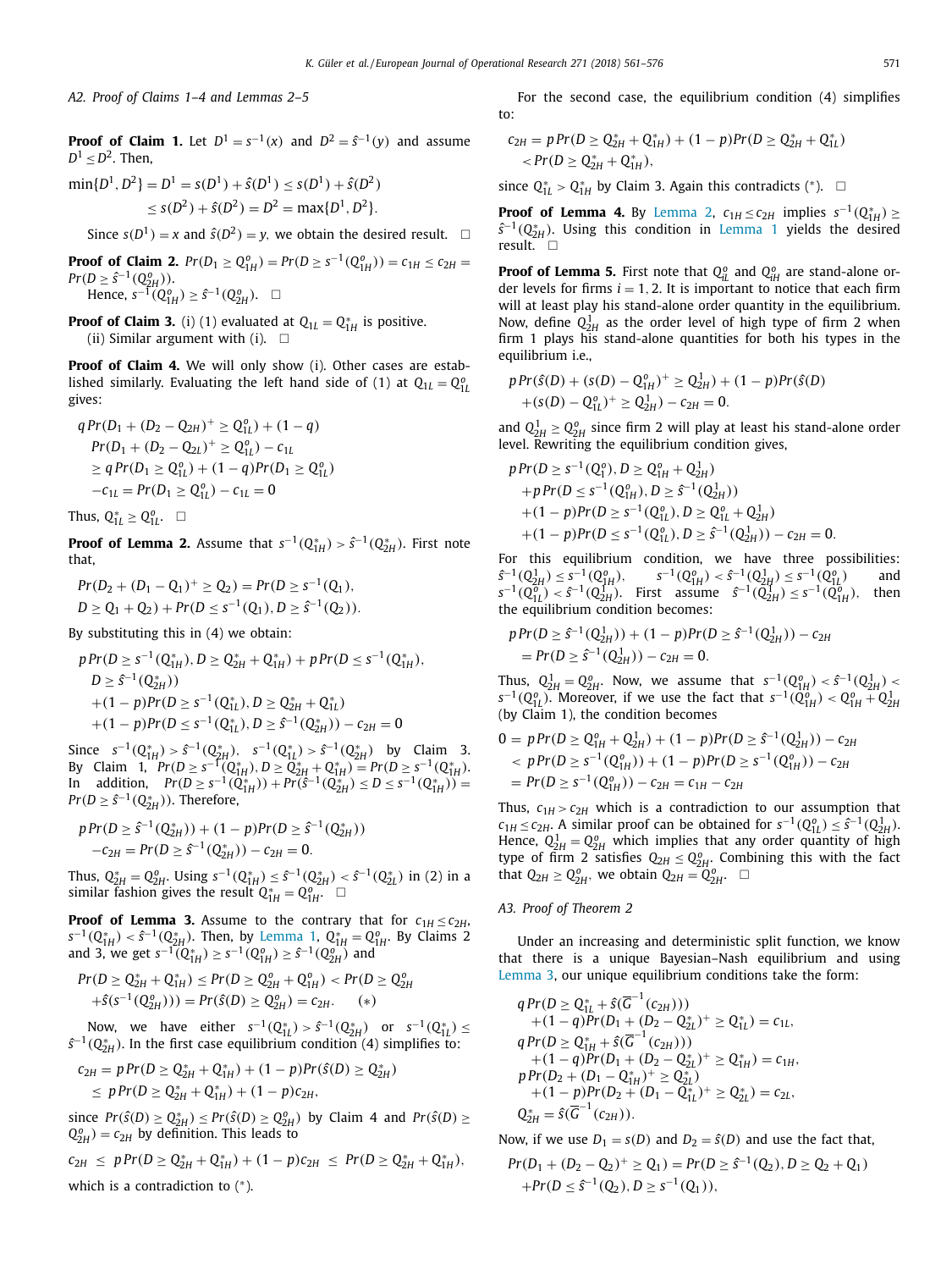<span id="page-11-0"></span>
$$
Pr(D_2 + (D_1 - Q_1)^+ \ge Q_2) = Pr(D \ge s^{-1}(Q_1), D \ge Q_1 + Q_2) + Pr(D \le s^{-1}(Q_1), D \ge \hat{s}^{-1}(Q_2)),
$$

which can be obtained using a simple conditional probability argument, equilibrium conditions will become:

$$
qPr(D \ge Q_{1L}^* + \hat{s}(\overline{G}^{-1}(c_{2H})))
$$
  
+ (1-q)Pr(D \ge \hat{s}^{-1}(Q\_{2L}^\*), D \ge Q\_{2L}^\* + Q\_{1L}^\*)  
+ (1-q)Pr(D \le \hat{s}^{-1}(Q\_{2L}^\*), D \ge s^{-1}(Q\_{1L}^\*)) = c\_{1L}, (A\_1)

$$
qPr(D \ge Q_{1H}^* + \hat{s}(\overline{G}^{-1}(c_{2H})))
$$
  
+ (1-q)Pr(D \ge \hat{s}^{-1}(Q\_{2L}^\*), D \ge Q\_{2L}^\* + Q\_{1H}^\*)  
+ (1-q)Pr(D \le \hat{s}^{-1}(Q\_{2L}^\*), D \ge s^{-1}(Q\_{1H}^\*)) = c\_{1H}, (A\_2)

$$
pPr(D \ge s^{-1}(Q_{1H}^*), D \ge Q_{2L}^* + Q_{1H}^*) + pPr(D \le s^{-1}(Q_{1H}^*),
$$
  
\n
$$
D \ge \hat{s}^{-1}(Q_{2L}^*)
$$
  
\n
$$
+ (1-p)Pr(D \ge s^{-1}(Q_{1L}^*), D \ge Q_{2L}^* + Q_{1L}^*)
$$
  
\n
$$
+ (1-p)Pr(D \le s^{-1}(Q_{1L}^*), D \ge \hat{s}^{-1}(Q_{2L}^*)) = c_{2L},
$$
 (A<sub>3</sub>)

$$
Q_{2H}^* = \hat{s}(\overline{G}^{-1}(c_{2H})).
$$
\n(A<sub>4</sub>)

The proof of part 1 follows since  $Q_{2H}^* = \widehat{s}(\overline{G}^{-1}(c_{2H}))$  is obviously an equilibrium condition.

Part 2 has three separate subsets. To prove (*i*), let  $\hat{s}^{-1}(Q^*_{2L}) \geq$ *s*<sup>−1</sup>(*Q*<sub>\*</sub><sub>L</sub>). (*A*<sub>1</sub>) becomes (*i*<sub>1</sub>):

$$
q\overline{G}(Q_{1L}^* + \hat{s}(\overline{G}^{-1}(c_{2H}))) + (1-q)Pr(D \ge \hat{s}^{-1}(Q_{2L}^*),
$$
  
\n
$$
D \ge Q_{2L}^* + Q_{1L}^* + (1-q)Pr(D \le \hat{s}^{-1}(Q_{2L}^*), D \ge s^{-1}(Q_{1L}^*))
$$
  
\n
$$
= q\overline{G}(Q_{1L}^* + \hat{s}(\overline{G}^{-1}(c_{2H}))) + (1-q)Pr(D \ge s^{-1}(Q_{1L}^*))
$$
  
\n
$$
= q\overline{G}(Q_{1L}^* + \hat{s}(\overline{G}^{-1}(c_{2H}))) + (1-q)\overline{G}^{-1}(s^{-1}(Q_{1L}^*)) = c_{1L}.
$$

Similarly, using the fact that  $\hat{s}^{-1}(Q_{2L}^*) \ge s^{-1}(Q_{1L}^*)$  implies  $\hat{s}^{-1}(Q_{2L}^*)$  ≥  $s^{-1}(Q_{1H}^*), (A_2)$  becomes (*i*<sub>2</sub>):

$$
q\overline{G}(Q_{1H}^* + \hat{s}(\overline{G}^{-1}(c_{2H}))) + (1-q)Pr(D \ge \hat{s}^{-1}(Q_{2L}^*),
$$
  
\n
$$
D \ge Q_{2L}^* + Q_{1H}^* + (1-q)Pr(D \le \hat{s}^{-1}(Q_{2L}^*), D \ge s^{-1}(Q_{1H}^*))
$$
  
\n
$$
= q\overline{G}(Q_{1L}^* + \hat{s}(\overline{G}^{-1}(c_{2H}))) + (1-q)Pr(D \ge s^{-1}(Q_{1H}^*))
$$
  
\n
$$
= q\overline{G}(Q_{1H}^* + \hat{s}(\overline{G}^{-1}(c_{2H}))) + (1-q)\overline{G}^{-1}(s^{-1}(Q_{1H}^*)) = c_{1H}.
$$

And combining two inequalities,  $(A_3)$  becomes  $(i_3)$ :

 $-1$ 

$$
pPr(D \ge s^{-1}(Q_{1H}^*) , D \ge Q_{2L}^* + Q_{1H}^* )
$$
  
+ 
$$
pPr(D \le s^{-1}(Q_{1H}^*), D \ge \hat{s}^{-1}(Q_{2L}^*))
$$
  
+ 
$$
(1-p)Pr(D \ge s^{-1}(Q_{1L}^*), D \ge Q_{2L}^* + Q_{1L}^* )
$$
  
+ 
$$
(1-p)Pr(D \le s^{-1}(Q_{1L}^*), D \ge \hat{s}^{-1}(Q_{2L}^*))
$$
  
= 
$$
pPr(D \ge Q_{2L}^* + Q_{1H}^* ) + (1-p)Pr(D \ge Q_{2L}^* + Q_{1L}^* )
$$
  
= 
$$
p\overline{G}^{-1}(D \ge Q_{2L}^* + Q_{1H}^* ) + (1-p)\overline{G}^{-1}(D \ge Q_{2L}^* + Q_{1L}^* ) = c_{2L}.
$$

The proof for (ii) and (iii) follows similarly under  $s^{-1}(Q_{1L}^*) > \hat{s}^{-1}(Q_{2L}^*) \ge s^{-1}(Q_{1H}^*)$  and  $s^{-1}(Q_{1H}^*) > \hat{s}^{-1}(Q_{2L}^*)$ .

#### *A4. Proof of Theorem 3*

First, since the demand has a continuous distribution, the inverse of distribution function *G* and *G* are well-defined. Only one of the (*i*), (*ii*) or (*iii*) given in [Theorem](#page-4-0) 2 can be satisfied since a vector of order quantities satisfying one of the inequality conditions  $(i_4)$ ,  $(ii_4)$  or  $(iii_4)$  cannot satisfy others.

Take the region (*i*). There can be only one  $Q_{1L}^*$  satisfying condition  $(i_1)$  which is:

$$
q\overline{G}(Q_{1L}^* + \hat{s}(\overline{G}^{-1}(c_{2H}))) + (1-q)\overline{G}(s^{-1}(Q_{1L}^*)) = c_{1L},
$$

since  $s^{-1}$ ,  $\hat{s}^{-1}$  and  $\overline{G}^{-1}$  gives unique results and it does not depend on any other variables. Similarly, only one *Q*<sup>∗</sup> <sup>1</sup>*<sup>H</sup>* satisfies (*i*2):

$$
q\overline{G}(Q_{1H}^* + \hat{s}(\overline{G}^{-1}(c_{2H}))) + (1-q)\overline{G}(s^{-1}(Q_{1H}^*)) = c_{1H}.
$$

Since both  $Q_{1L}^*$  and  $Q_{1H}^*$  are unique,  $(i_3)$  i.e.,

$$
p\overline{G}(Q_{2L}^* + Q_{1H}^*) + (1-p)\overline{G}(Q_{2L}^* + Q_{1L}^*) = c_{2L},
$$

also gives a unique *Q*<sup>∗</sup> <sup>2</sup>*L*. Thus, the set of order quantities satisfying region (*i*) is unique.

Similar arguments are valid for regions (*ii*) and (*iii*). The argument so far does not rule out multiple equilibria each of which is the unique solution of one of three blocks of equalities. Finally, we need to show that only one of that three cases can arise.

Assume to the contrary that case (*i*) and (*ii*) gives different solutions. Now, let  $(Q_{1L}^*, Q_{1H}^*, Q_{2L}^*, Q_{2H}^*)$  and  $(\hat{Q}_{1L}, \hat{Q}_{1H}, \hat{Q}_{2L}, \hat{Q}_{2H})$  be the solutions of cases  $(i)$  and  $(ii)$  respectively. First notice that  $Q_{1H}^* = \hat{Q}_{1H} = Q_{1H}$  and  $Q_{2H}^* = \hat{Q}_{2H} = Q_{2H}$  since they require the same conditions. However, low type quantities should satisfy:

$$
q \overline{G}(Q_{1L}^* + Q_{2H}) + (1 - q) \overline{G}(s^{-1}(Q_{1L}^*))
$$
  
=  $q \overline{G}(\hat{Q}_{1L} + Q_{2H}) + (1 - q) \overline{G}(\hat{Q}_{2L} + \hat{Q}_{1L})$   
 $p \overline{G}(Q_{2L}^* + Q_{1H}) + (1 - p) \overline{G}(Q_{2L}^* + Q_{1L}^*)$   
=  $p \overline{G}(\hat{Q}_{2L} + Q_{1H}) + (1 - p) \overline{G}(\hat{s}^{-1}(\hat{Q}_{2L}))$   
 $\hat{s}^{-1}(Q_{2L}^*) \ge Q_{1L}^* + Q_{2L}^* \ge s^{-1}(Q_{1L}^*)$   
 $\hat{s}^{-1}(\hat{Q}_{2L}) < \hat{Q}_{1L} + \hat{Q}_{2L} < s^{-1}(\hat{Q}_{1L})$ 

where inequalities come from Claim 4. Thus, we have

$$
q\overline{G}(Q_{1L}^* + Q_{2H}) + (1 - q)\overline{G}(s^{-1}(Q_{1L}^*))
$$
  
\n
$$
> q\overline{G}(\hat{Q}_{1L} + Q_{2H}) + (1 - q)\overline{G}(s^{-1}(\hat{Q}_{1L}))
$$
  
\n
$$
p\overline{G}(Q_{2L}^* + Q_{1H}) + (1 - p)\overline{G}(\hat{s}^{-1}(Q_{2L}^*))
$$
  
\n
$$
< p\overline{G}(\hat{Q}_{2L} + Q_{1H}) + (1 - p)\overline{G}(\hat{s}^{-1}(\hat{Q}_{2L}))
$$

which implies  $Q_{1L}^* < \hat{Q}_{1L}$  and  $Q_{2L}^* > \hat{Q}_{2L}$  (Remember that  $\overline{G}$  is a decreasing function.). If we use this in equilibrium conditions,

$$
\begin{aligned} \overline{G}(s^{-1}(Q^*_{1L})) &< \overline{G}(\hat{Q}_{2L} + \hat{Q}_{1L}) \\ \overline{G}(Q^*_{2L} + Q^*_{1L}) &> \overline{G}(\hat{s}^{-1}(\hat{Q}_{2L})) \end{aligned}
$$

meaning that both  $Q_{1L}^* + Q_{2L}^* > s^{-1}(Q_{1L}^*) > \hat{Q}_{2L} + \hat{Q}_{1L}$  and  $\hat{Q}_{2L}$  +  $\hat{Q}_{1L} > \hat{s}^{-1}(\hat{Q}_{2L}) > Q_{2L}^* + Q_{1L}^*$  should be true, which is a contradiction. The proof for other cases are similar.

Thus, the solution given by [Theorem](#page-4-0) 2 is unique.  $\Box$ 

# *A5. Proof of Theorem 4*

Let  $G_A$  and  $G_B$  be the distribution functions of  $D_A$  and  $D_B$ , respectively. *D<sub>A</sub>* stochastically dominates *D<sub>B</sub>*. Thus,  $G_A(x) \leq G_B(x)$  and  $\overline{G}_A(x) \ge \overline{G}_B(x)$  for all *x*. Since  $\overline{G}_A$  and  $\overline{G}_B$  are decreasing func- $\overline{G}_{A}^{(-1)}(y) \geq \overline{G}_{B}^{(-1)}(y)$  for all *y*. We define  $(Q_{1L}^{A}, Q_{2H}^{A}, Q_{2L}^{A}, Q_{2H}^{A})$  and  $(Q_{1L}^B, Q_{1H}^B, Q_{2L}^B, Q_{2H}^B)$  as the equilibrium order quantities for  $D_A$  and *D<sub>B</sub>*, respectively.

Returning to the result of [Theorem](#page-4-0) 2, we have three possible cases. Consider the equilibrium conditions in case (*i*). Now, since *s*̂ is an increasing function, there exists  $\delta_{2H} = Q_{2H}^A - Q_{2H}^B$  $\hat{s}(\overline{G}_{A}^{-1}(c_{2H})) - \hat{s}(\overline{G}_{B}^{-1}(c_{2H})) \ge 0$ . Note that, the stock–out probability of firm 2 under high type does not change.

Now, by 
$$
(i_2)
$$
,

$$
q\overline{G}_A(Q^A_{1L}+Q^A_{2H})+(1-q)\overline{G}_A(s^{-1}(Q^A_{1L}))
$$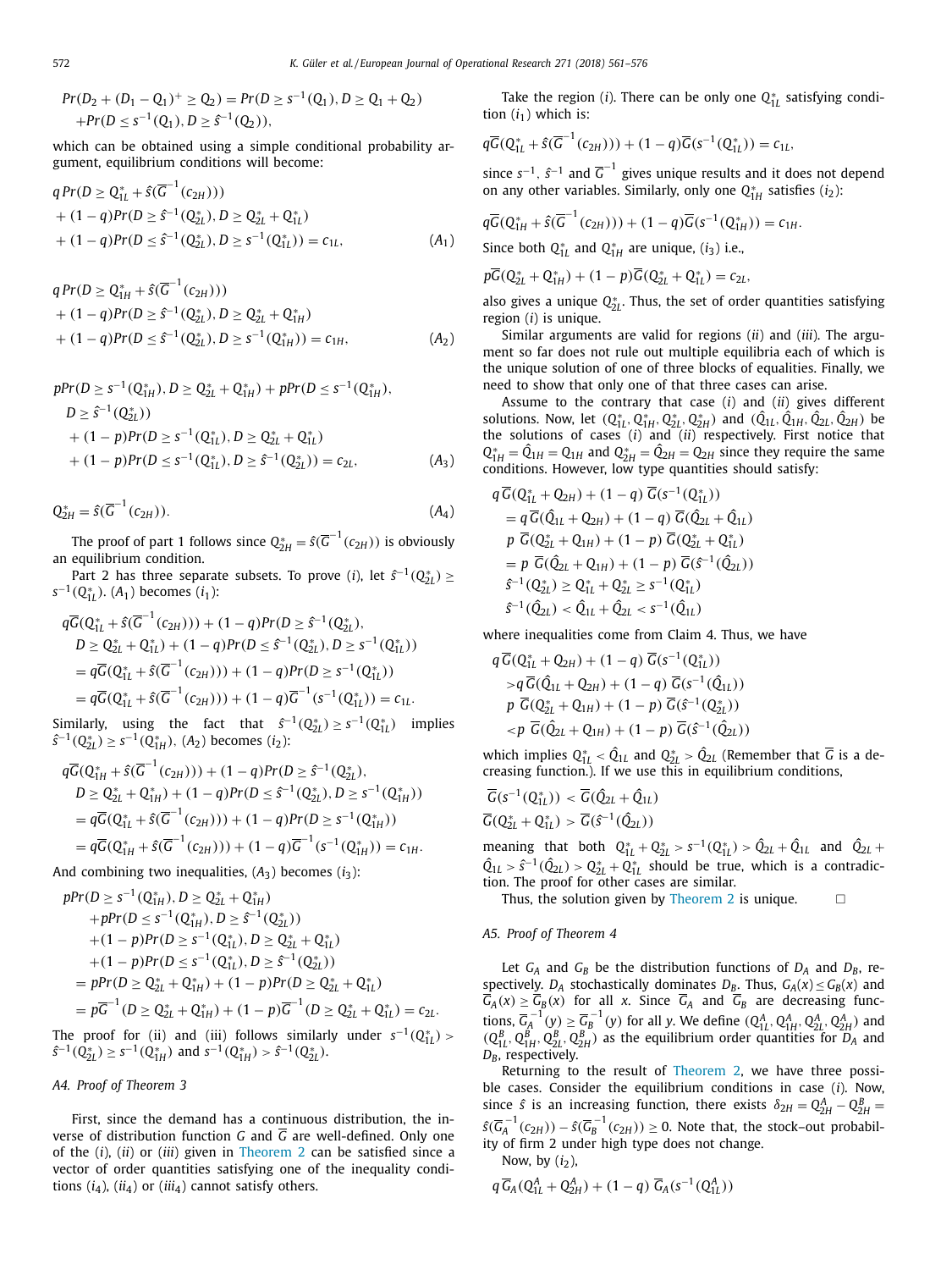<span id="page-12-0"></span>**Table 5** Derivatives w.r.t.  $c_1$ 

|       | Q        | Conditions                          | $c_{1L}$                                                                                                                    | Sign |
|-------|----------|-------------------------------------|-----------------------------------------------------------------------------------------------------------------------------|------|
|       | $Q_{2H}$ |                                     | $\Omega$                                                                                                                    |      |
| (i)   | $Q_{1L}$ | $\overline{G}(s^{-1}(Q_{1L})) > 0$  | $qg(Q_{1L} + \hat{s}(\overline{G}^{-1}(c_{2H}))) + (1-q)(s^{-1})'g(s^{-1}(Q_{1L}))$                                         | < 0  |
|       |          | $\overline{G}(s^{-1}(Q_{1L}))=0$    | $\overline{qg(Q_{1L}+\hat{s}(\overline{G}^{-1}(c_{2H})))}$                                                                  | < 0  |
|       | $Q_{1H}$ |                                     | $\Omega$                                                                                                                    |      |
|       | $Q_{2L}$ | $\overline{G}(Q_{1L} + Q_{2L}) > 0$ | $\frac{(1-p)g(Q_{1L}+Q_{2L})}{pg(Q_{1H}+Q_{2L})+(1-p)g(Q_{1L}+Q_{2L})}\left(\frac{\partial Q_{1L}}{\partial c_{1L}}\right)$ | > 0  |
|       |          | $G(Q_{1L} + Q_{2L}) = 0$            | 0                                                                                                                           |      |
| (ii)  | $Q_{1L}$ | $\overline{G}(Q_{1L} + Q_{2L}) > 0$ | $qg(Q_{1L}+\hat{s}(\overline{G}^{-1}(c_{2H})))+(1-q)g(Q_{1L}+Q_{2L})$                                                       | < 0  |
|       |          | $G(Q_{1L} + Q_{2L}) = 0$            | $qg(Q_{1L} + \hat{s}(\overline{G}^{-1}(c_{2H})))$                                                                           | < 0  |
|       | $Q_{1H}$ |                                     | 0                                                                                                                           |      |
|       | $Q_{2L}$ |                                     | $\Omega$                                                                                                                    |      |
| (iii) | $Q_{1L}$ | $G(Q_{1L} + Q_{2L}) > 0$            | $qg(Q_{1L} + \hat{s}(\overline{G}^{-1}(c_{2H}))) + (1-q)g(Q_{1L} + \hat{s}(\overline{G}^{-1}(c_{2L})))$                     | < 0  |
|       |          | $\overline{G}(Q_{1L} + Q_{2L}) = 0$ | $qg(Q_{1L} + \hat{S}(\overline{G}^{-1}(c_{2H})))$                                                                           | < 0  |
|       | $Q_{1H}$ |                                     | $\Omega$                                                                                                                    |      |
|       | $Q_{2L}$ |                                     | 0                                                                                                                           |      |

**Table 6**

Derivatives w.r.t.  $c_{1H}$ .

|       | Q                                                        | Conditions                                                                                                                                 | $c_{1H}$                                                                                                                                                                                                                                                                                                                                                                                                                         | Sign                            |
|-------|----------------------------------------------------------|--------------------------------------------------------------------------------------------------------------------------------------------|----------------------------------------------------------------------------------------------------------------------------------------------------------------------------------------------------------------------------------------------------------------------------------------------------------------------------------------------------------------------------------------------------------------------------------|---------------------------------|
| (i)   | $Q_{2H}$<br>$Q_{1L}$<br>$Q_{1H}$                         |                                                                                                                                            | $\Omega$<br>$\Omega$<br>$qg(Q_{1H} + \hat{s}(\overline{G}_{\_}^{-1}(c_{2H}))) + (1-q)(s^{-1})'g(s^{-1}(Q_{1H}))$                                                                                                                                                                                                                                                                                                                 | < 0                             |
| (ii)  | $Q_{2L}$<br>$Q_{1L}$                                     | $G(Q_{1L} + Q_{2L}) > 0$<br>$G(Q_{1L} + Q_{2L}) = 0$<br>$G(Q_{1L} + Q_{2L}) > 0$<br>$G(Q_{1L} + Q_{2L}) = 0$                               | $\frac{pg(Q_{1H}+Q_{2L})}{pg(Q_{1H}+Q_{2L})+(1-p)g(Q_{1L}+Q_{2L})}$<br>$\frac{1}{\sqrt{2}}(\frac{\partial Q_{1H}}{\partial \sigma})$<br>$rac{\partial Q_{1H}}{\partial c_{1H}}$<br>$(1-q)g(Q_{1L}+Q_{2L})$<br>$(\frac{\partial Q_{2l}}{\partial c_{1H}})$<br>$qg(Q_{1L}+\hat{s}(\overline{G}^{-1}(c_{2H})))+(1-q)g(Q_{1I}+Q_{2I})$<br>$\Omega$                                                                                   | > 0<br>> 0<br>< 0               |
| (iii) | $Q_{1H}$<br>$Q_{2L}$<br>$Q_{1L}$<br>$Q_{1H}$<br>$Q_{2L}$ | $\overline{G}(\hat{s}^{-1}(Q_{2L})) > 0$<br>$\overline{G}(\hat{s}^{-1}(Q_{2L}))=0$<br>$G(Q_{1H} + Q_{2L}) > 0$<br>$G(0_{1H} + 0_{2L}) = 0$ | $-\frac{\frac{r^2(H^1)}{pg(Q_{1H}+Q_{2L})}+(1-q)(s^{-1})^r\overline{g(s^{-1}(Q_{1H})})}{\frac{\partial Q_{1H}}{\partial C_{1H}}+(2\pi)+(1-p)(s^{-1})^r\overline{g(s^{-1}(Q_{2L}))}}\left(\frac{\partial Q_{1H}}{\partial c_{1H}}\right)$<br>$\Omega$<br>$qg(Q_{1H} + \hat{s}(\overline{G}^{-1}(c_{2H}))) + (1-q)g(Q_{1H} + \hat{s}(\overline{G}^{-1}(c_{2L})))$<br>$qg(Q_{1H} + \hat{s}(\overline{G}^{-1}(c_{2H})))$<br>$\Omega$ | < 0<br>> 0<br>> 0<br>< 0<br>< 0 |

$$
= q \, \overline{G}_B (Q_{1L}^B + Q_{2H}^B) + (1 - q) \, \overline{G}_B (s^{-1} (Q_{1L}^B)).
$$

Since the stock–out probability of firm 2 under high type does not change and low type of firm 1 gets spillover only from high type of firm 2, the probability of firm 1's getting a spillover should not change.

Let  $\delta_{1L} = Q_{1L}^A - Q_{1L}^B$ . We can rewrite the equilibrium condition as,

$$
q \overline{G}_A (Q_{1L}^A + Q_{2H}^A) + (1 - q) \overline{G}_A (s^{-1} (Q_{1L}^A)) = q \overline{G}_B (Q_{1L}^A + Q_{2H}^A - \delta_{1L} - \delta_{2H}) + (1 - q) \overline{G}_B (s^{-1} (Q_{1L}^A - \delta_{1L})),
$$

We know that for any  $\{x_1, x_2\}$ , if  $\overline{G}_A(x_1) = \overline{G}_B(x_2)$  then  $x_1 \ge x_2$ . Moreover, since the spillover probability does not change,  $\overline{G}_A(s^{-1}(Q_{1L}^A)) \ge \overline{G}_B(s^{-1}(Q_{1L}^A))$  should be satisfied. Thus, the difference between order quantities is positive, i.e.,  $\delta_{1L} \ge 0$  and  $Q_{1L}^A \ge$  $Q^B_{1L}$ .

By a similar argument for  $(i_2)$ ,  $\delta_{1H} = Q_{1H}^A - Q_{1H}^B \geq 0$ . For  $(i_3)$ , we have

$$
p \ \overline{G}_A (Q_{2L}^A + Q_{1H}^A) + (1 - p) \ \overline{G}_A (Q_{2L}^A + Q_{1L}^*) = p \ \overline{G}_B (Q_{2L}^B + Q_{1H}^A - \delta_{1H}) + (1 - p) \ \overline{G}_B (Q_{2L}^B + Q_{1L}^A - \delta_{1L}).
$$

From previous argument, we know that the stock–out probability of firm 1 does not change with a stochastic increase in demand distribution. (Equilibrium order quantities increase to compensate the change in demand distribution.) Using a similar argument for  $(\lambda_{13})$ ,  $\delta_{2L} = Q_{2L}^A - Q_{2L}^B \geq 0$ . Thus all the equilibrium order quantities increase.

Similar proof for cases  $(ii)$  and  $(iii)$ .  $\Box$ 

| Table 7                       |  |
|-------------------------------|--|
| Derivatives w.r.t. $c_{2L}$ . |  |

|       | Q        | Conditions                               | $c_{2L}$                                                                                                                                                                                            | Sign |
|-------|----------|------------------------------------------|-----------------------------------------------------------------------------------------------------------------------------------------------------------------------------------------------------|------|
|       | $Q_{2H}$ |                                          | o                                                                                                                                                                                                   |      |
| (i)   | $Q_{1L}$ |                                          | o                                                                                                                                                                                                   |      |
|       | $Q_{1H}$ |                                          | $\Omega$                                                                                                                                                                                            |      |
|       | $Q_{2L}$ | $\overline{G}(Q_{1L} + Q_{2L}) > 0$      | $pg(Q_{1H}+Q_{2L})+(1-p)g(Q_{1L}+Q_{2L})$                                                                                                                                                           | < 0  |
|       |          | $G(Q_{1L} + Q_{2L}) = 0$                 | $pg(Q_{1H} + Q_{2L})$                                                                                                                                                                               | < 0  |
| (ii)  | $Q_{1L}$ | $\overline{G}(Q_{1L} + Q_{2L}) > 0$      | $\frac{1}{qg(Q_{1L}+\hat{s}(\overline{G}^{-1}(c_{2H})))+(1-q)g(Q_{1L}+Q_{2L})}{qg(Q_{1L}+\hat{s}(\overline{G}^{-1}(c_{2H})))+(1-q)g(Q_{1L}+Q_{2L})}$<br>$(\frac{\partial Q_{2l}}{\partial c_{2l}})$ | > 0  |
|       |          | $\overline{G}(Q_{1L} + Q_{2L}) = 0$      | ŋ                                                                                                                                                                                                   |      |
|       | $Q_{1H}$ |                                          | $\Omega$                                                                                                                                                                                            |      |
|       | $Q_{2L}$ | $\overline{G}(\hat{s}^{-1}(Q_{2L})) > 0$ | $\overline{qg(Q_{1H}+\hat{s}(\overline{G}^{-1}(c_{2H})))+(1-q)(s^{-1})'}g(s^{-1}(Q_{1H}))$                                                                                                          | < 0  |
|       |          | $\overline{G}(\hat{s}^{-1}(Q_{2L}))=0$   | $pg(Q_{1H}+Q_{2I})$                                                                                                                                                                                 | < 0  |
| (iii) | $Q_{1L}$ | $\overline{G}(Q_{1L} + Q_{2L}) > 0$      | $\frac{(1-q) \hat{s}' g(Q_{1L}+Q_{2L})/g(\overline{G}^{-1}(c_{2L}))}{q g(Q_{1L}+\hat{s}(\overline{G}^{-1}(c_{2H})))+(1-q)g(Q_{1L}+\hat{s}(\overline{G}^{-1}(c_{2L})))}$                             | > 0  |
|       |          | $\overline{G}(Q_{11} + Q_{21}) = 0$      | o                                                                                                                                                                                                   |      |
|       | $Q_{1H}$ | $\overline{G}(Q_{1H} + Q_{2L}) > 0$      | $\frac{(1-q) \tilde s' g(Q_{1H}+Q_{2L})/g(\overline{G}^{-1}(c_{2L}))}{q g(Q_{1H}+\tilde s(\overline{G}^{-1}(c_{2H})))+(1-q)g(Q_{1H}+\tilde s(\overline{G}^{-1}(c_{2L})))}$                          | > 0  |
|       |          | $G(Q_{1H} + Q_{2L}) = 0$                 | 0                                                                                                                                                                                                   |      |
|       | $Q_{2L}$ |                                          | $g(\overline{G}^{-1}(c_{2L}))$                                                                                                                                                                      | < 0  |

# *A6. Proof of Theorem 5*

As *s* increases uniformly,  $\hat{s}^{-1}$  increase,  $\hat{s}$  and  $s^{-1}$  decreases. From [Theorem](#page-4-0) 2, as *s* increases, *Q*<sup>∗</sup> <sup>2</sup>*<sup>H</sup>* decreases.

From  $(i_1)$ ,

$$
q\,\overline{G}^A(Q_{1L}^* + Q_{2H}^*) + (1-q)\,\overline{G}^A(s^{-1}(Q_{1L}^*)) = c_{1L}.
$$

If *s* increases uniformly, *s*−<sup>1</sup> decreases. Hence, *Q*1*<sup>L</sup>* should increase to satisfy the equilibrium condition. Similarly,  $Q<sup>∗</sup><sub>1H</sub>$  increases as *s* increases.

From  $(i_2)$ ,

 $p \overline{G}^{A} (Q_{2L}^{*} + Q_{1H}^{*}) + (1-p) \overline{G}^{A} (Q_{2L}^{*} + Q_{1L}^{*}) = c_{2L}$ 

Since  $Q_{1L}^*$  and  $Q_{1H}^*$  increase,  $Q_{2L}^*$  should decrease to compensate. Similar argument applies for cases (*ii*) and (*iii*).  $\Box$ 

#### *A7. Comparative statics*

This section summarizes the comparative statics results for general demand distributions. But we need the following results.

First note that  $s' = \partial s(D)/\partial D > 0$  and  $\hat{s}' = \partial \hat{s}(D)/\partial D > 0$  since we assume both *s* and *s*̂ are increasing and deterministic functions. Then the derivative of the inverses of the split functions can be found by

$$
(s^{-1})' = \frac{\partial s^{-1}(Q)}{\partial Q} = \frac{1}{s'(s^{-1}())} > 0
$$

$$
(\hat{s}^{-1})' = \frac{\partial \hat{s}^{-1}(Q)}{\partial Q} = \frac{1}{\hat{s}'(\hat{s}^{-1}())} > 0
$$

We use these results to find the signs of derivatives of order quantities with respect to each parameter in the model (Table 5– 10).

# *A8. Equilibrium under uniform demand and linear market shares*

The equilibrium conditions under the assumption *D* ∼ Uniform(0, 1) are as follows:

$$
q(1 - \min\{1, Q_{1H} + Q_{2H}\}) + (1 - q)
$$
  
(1 - \min\{1, \max\{Q\_{2L}/(1 - s), Q\_{1H} + Q\_{2L}\}\})  
 + (1 - q)(\max\{\min\{1, Q\_{2L}/(1 - s)\} - \min\{1, Q\_{1H}/s\}, 0\}) = c\_{1H}

 $q(1 - \min\{1, Q_{1l} + Q_{2H}\}) + (1 - q)$  $(1 - \min\{1, \max\{Q_{2L}/(1 - s), Q_{1L} + Q_{2L}\})$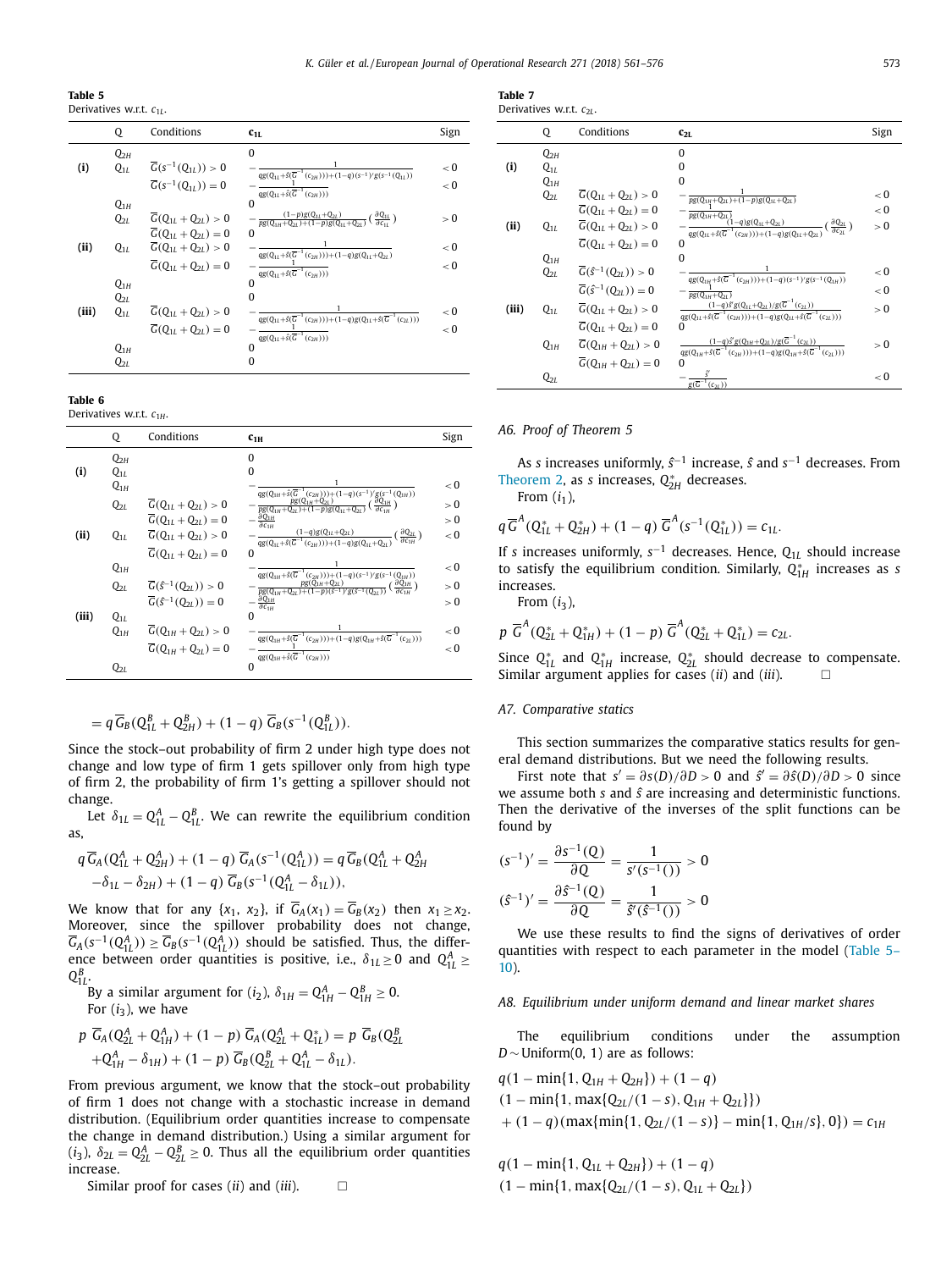**Table 8**

Derivatives w.r.t.  $c_{2H}$ .

|     | 0        | Conditions                                         | $c_{2H}$                                                                                                                                                                                                                                                            | Sign     |
|-----|----------|----------------------------------------------------|---------------------------------------------------------------------------------------------------------------------------------------------------------------------------------------------------------------------------------------------------------------------|----------|
|     | $Q_{2H}$ |                                                    | $\overline{g(\overline{G}^{-1}(c_{2H}))}$                                                                                                                                                                                                                           | < 0      |
| (i) |          | $Q_{1L}$ $\overline{G}(s^{-1}(Q_{1L})) > 0$        | $\frac{\partial^2 g(Q_{1L} + \hat{S}(\overline{G}^{-1}(c_{2H}))))}{\partial(\overline{G}^{-1}(c_{2H}))}$<br>$qg(Q_{1L_{\infty}^{+}}\hat{s}(\overline{G}^{-1}(c_{2H})))+(1-q)(s^{-1})'g(s^{-1}(Q_{1L}))$                                                             | $\geq 0$ |
|     |          | $\overline{G}(s^{-1}(Q_{1L})) = 0$                 | $\overline{qg(\overline{G}^{-1}(c_{2H}))}$                                                                                                                                                                                                                          | $\geq 0$ |
|     | $Q_{1H}$ |                                                    | $\frac{\hat{S}' g(Q_{1H} + \hat{S}(\overline{G}^{-1}(c_{2H})))}{g(\overline{G}^{-1}(c_{2H}))}$                                                                                                                                                                      | $\geq 0$ |
|     |          | $Q_{2L}$ $G(Q_{1L} + Q_{2L}) > 0$                  | $\begin{array}{l} qg(Q_{1H}+\hat{S}(\overline{G}^{-1}(c_{2H})))+(1-q)(s^{-1})'g(s^{-1}(Q_{1H})) \\ =pg(Q_{1H}+Q_{2L})\partial Q_{1H}/\partial c_{2H}+(1-p)g(Q_{1L}+Q_{2L})\partial Q_{1L}/\partial c_{2H} \end{array}$<br>$pg(Q_{1H}+Q_{2L})+(1-p)g(Q_{1L}+Q_{2L})$ | < 0      |
|     |          | $G(Q_{1L} + Q_{2L}) = 0$                           | $-\frac{\partial Q_{1H}}{\partial C_{1H}}$                                                                                                                                                                                                                          | < 0      |
|     |          | (ii) $Q_{1L}$ $G(Q_{1L} + Q_{2L}) > 0$             | $q\hat{s}'g(Q_{1L}+\hat{s}(\overline{G}^{-1}(c_{2H}))))g(\overline{G}^{-1}(c_{2H}))+ (1-q)g(Q_{1L}+Q_{2L})(\partial Q_{2L}/\partial c_{2H})$<br>$qg(Q_{1L} + \hat{s}(\overline{G}^{-1}(c_{2H}))) + (1-q)g(Q_{1L} + Q_{2L})$                                         | $\geq 0$ |
|     |          | $G(Q_{1L} + Q_{2L}) = 0$                           | $\frac{\hat{s}'}{2}$<br>$\overline{g(\overline{G}^{-1}(c_{2H}))}$                                                                                                                                                                                                   | $\geq 0$ |
|     | $Q_{1H}$ |                                                    | $\frac{\hat{S}' g(Q_{1H} + \hat{S}(\overline{G}^{-1}(c_{2H}))))}{\hat{S}'(c_{2H}^{-1}(c_{2H}))}$                                                                                                                                                                    | $\geq 0$ |
|     |          | $Q_{2L}$ $\overline{G}(\hat{s}^{-1}(Q_{2L})) > 0$  | $\frac{qg(Q_{1H}+\hat{s}(\overline{G}^{-1}(c_{2H})))+(1-q)(s^{-1})'g(s^{-1}(Q_{1H}))}{\displaystyle\frac{pg(Q_{1H}+Q_{2L})}{\displaystyle\frac{pg(Q_{1H}+Q_{2L})+(1-p)(s^{-1})'g(s^{-1}(Q_{2L}))}{\displaystyle\frac{dQ_{1H}}{d c_{2H}}}}\Big)$                     | - 0      |
|     |          | $\overline{G}(\hat{S}^{-1}(Q_{21})) = 0$           | $-\frac{\partial Q_{1H}}{\partial c_{2H}}$                                                                                                                                                                                                                          | < 0      |
|     |          | (iii) $Q_{1L}$ $\overline{G}(Q_{1L} + Q_{2L}) > 0$ | $\frac{q\hat{S}'g(Q_{1L}+Q_{2H})/g(\overline{G}^{-1}(c_{2H}))}{qg(Q_{1^L_{K}}+\hat{S}(\overline{G}^{-1}(c_{2H})))+(1-q)g(Q_{1L}+\hat{S}(\overline{G}^{-1}(c_{2L})))}$                                                                                               | $\sim$ 0 |
|     |          | $G(Q_{1L} + Q_{2L}) = 0$                           | $\overline{g(\overline{G}^{-1}(c_{2H}))}$                                                                                                                                                                                                                           | $\geq 0$ |
|     |          | $Q_{1H} G(Q_{1H} + Q_{2L}) > 0$                    | $\frac{q\tilde{s}'g(Q_{1H}+Q_{2H})/g(\overline{G}^{-1}(c_{2H}))}{qg(Q_{1H}+\tilde{s}(\overline{G}^{-1}(c_{2H})))+(1-q)g(Q_{1H}+\tilde{s}(\overline{G}^{-1}(c_{2L})))}$                                                                                              | $\geq 0$ |
|     |          | $\overline{G}(Q_{1H} + Q_{2L}) = 0$                | $g(\overline{G}^{-1})$<br>$(c_{2H})$                                                                                                                                                                                                                                | $\geq 0$ |
|     | $Q_{2L}$ |                                                    |                                                                                                                                                                                                                                                                     |          |

| $\sim$<br>. . | $\sim$ |
|---------------|--------|
|               |        |

Derivatives w.r.t. *p*.

|       | O        | Conditions                               | p                                                                                                                                            | Sign |
|-------|----------|------------------------------------------|----------------------------------------------------------------------------------------------------------------------------------------------|------|
|       | $Q_{2H}$ |                                          | $\Omega$                                                                                                                                     |      |
| (i)   | $Q_{1L}$ |                                          | 0                                                                                                                                            |      |
|       | $Q_{1H}$ |                                          | $\Omega$                                                                                                                                     |      |
|       | $Q_{2L}$ | $\overline{G}(Q_{1L} + Q_{2L}) > 0$      | $\overline{G}(Q_{1H}+Q_{2I})-\overline{G}(Q_{1I}+Q_{2I})$<br>$pg(Q_{1H}+Q_{2L})+(1-p)g(Q_{1L}+Q_{2L})$                                       | > 0  |
|       |          | $\overline{G}(Q_{1L} + Q_{2L}) = 0$      | $G(Q_{1H} + Q_{2L})$<br>$pg(Q_{1H} + Q_{2L})$                                                                                                | > 0  |
| (ii)  | $Q_{1L}$ | $G(Q_{1L} + Q_{2L}) > 0$                 | $\frac{(1-q)g(Q_{1L}+Q_{2L})}{qg(Q_{1L}+\hat{s}(\overline{G}^{-1}(c_{2H})))+(1-q)g(Q_{1L}+Q_{2L})}$<br>$\frac{\partial Q_{2l}}{\partial p})$ | < 0  |
|       |          | $\overline{G}(Q_{1L} + Q_{2L}) = 0$      | $\Omega$                                                                                                                                     |      |
|       | $Q_{1H}$ |                                          | $\Omega$                                                                                                                                     |      |
|       | $Q_{2L}$ | $\overline{G}(\hat{s}^{-1}(Q_{2L})) > 0$ | $\overline{G}(Q_{1H}+Q_{2L})-\overline{G}(\hat{s}^{-1}(Q_{2L}))$<br>$pg(Q_{1H}+Q_{2L})+(1-p)(\hat{s}^{-1})'g(\hat{s}^{-1}(Q_{2L}))$          | > 0  |
|       |          | $\overline{G}(\hat{s}^{-1}(Q_{2L}))=0$   | $\overline{G}(Q_{1H}+Q_{2L})$<br>$pg(Q_{1H} + Q_{2L})$                                                                                       | > 0  |
| (iii) | $Q_{1L}$ |                                          | 0                                                                                                                                            |      |
|       | $Q_{1H}$ |                                          | $\Omega$                                                                                                                                     |      |
|       | $Q_{2L}$ |                                          | $\Omega$                                                                                                                                     |      |

#### **Table 10**

Derivatives w.r.t. *q*.

|       | Q        | Conditions                               | q                                                                                                                                                                                                                                        | Sign     |
|-------|----------|------------------------------------------|------------------------------------------------------------------------------------------------------------------------------------------------------------------------------------------------------------------------------------------|----------|
|       | $Q_{2H}$ |                                          | $\Omega$                                                                                                                                                                                                                                 |          |
| (i)   | $Q_{1L}$ | $\overline{G}(s^{-1}(Q_{1L})) > 0$       | $\overline{G}(Q_{1L} + \hat{s}(\overline{G}^{-1}(c_{2H}))) - \overline{G}(s^{-1}(Q_{1L}))$<br>$qg(Q_{1L} + \hat{s}(\overline{G}^{-1}(c_{2H}))) + (1-q)(s^{-1})'g(s^{-1}(Q_{1L}))$                                                        | > 0      |
|       |          | $\overline{G}(s^{-1}(Q_{1L})) = 0$       | $\frac{\overline{G}(Q_{1L} + \hat{S}(\overline{G}^{-1}(c_{2H})))}{\overline{G}(Q_{1L} + \hat{S}(\overline{G}^{-1}(c_{2H})))}$<br>$\overline{qg(Q_{1L}+\hat{s}(\overline{G}^{-1}(c_{2H})))}$                                              | $\geq 0$ |
|       | $Q_{1H}$ |                                          | $\overline{G}(Q_{1H} + \hat{s}(\overline{G}^{-1}(c_{2H}))) - \overline{G}(s^{-1}(Q_{1H}))$                                                                                                                                               | $\geq 0$ |
|       | $Q_{2L}$ | $G(Q_{1L} + Q_{2L}) > 0$                 | $-\frac{qg(Q_{1H}+\hat{S}(\overline{G}^{-1}(c_{2H})))+(1-q)(s^{-1})'g(s^{-1}(Q_{1H}))}{pg(Q_{1H}+Q_{2L})\partial Q_{1H}/\partial q+(1-p)g(Q_{1L}+Q_{2L})\partial Q_{1L}/\partial q}$                                                     | < 0      |
|       |          | $G(Q_{1L} + Q_{2L}) = 0$                 | $-\frac{\partial Q_{1H}}{\partial q}$                                                                                                                                                                                                    | < 0      |
| (ii)  | $Q_{1L}$ | $G(Q_{1L} + Q_{2L}) > 0$                 | $\overline{G(Q_{1L}+\hat{S}(\overline{G}(c_{2H})))}-\overline{G}(Q_{1L}+Q_{2L})-(1-q)g(Q_{1L}+Q_{2L})(\partial Q_{2L}/\partial q)$<br>$qg(Q_{1L} + \hat{s}(\overline{G}^{-1}(c_{2H}))) + (1-q)g(Q_{1L} + Q_{2L})$                        | $\geq 0$ |
|       |          | $\overline{G}(Q_{1L} + Q_{2L}) = 0$      | $\overline{G}(Q_{1L} + \hat{s}(\overline{G}(c_{2H})))$<br>$qg(Q_{1L} + \hat{s}(\overline{G}^{-1}(c_{2H})))$                                                                                                                              | $\geq 0$ |
|       | $Q_{1H}$ |                                          | $\overline{G}(Q_{1H} + \hat{s}(\overline{G}^{-1}(c_{2H}))) - \overline{G}(s^{-1}(Q_{1H}))$                                                                                                                                               | $\geq 0$ |
|       | $Q_{2L}$ | $\overline{G}(\hat{s}^{-1}(Q_{2L})) > 0$ | $-\frac{\frac{p g (Q_{1H}+S(\overline{G}^{-1}(c_{2H})))+(1-q) (s^{-1})' g (s^{-1} (Q_{1H}))}{\frac{p g (Q_{1H}+Q_{2L})}{\frac{p g (Q_{1H}+Q_{2L})+(1-p) (\hat{s}^{-1})' g (\hat{s}^{-1} (Q_{2L}))}(\frac{\partial Q_{1H}}{\partial q})}$ | < 0      |
|       |          | $\overline{G}(\hat{s}^{-1}(Q_{2L}))=0$   | $\partial Q_{1H}$<br>$\overline{\partial} q$                                                                                                                                                                                             | < 0      |
| (iii) | $Q_{1L}$ | $\overline{G}(Q_{1L} + Q_{2L}) > 0$      | $\overline{G}(Q_{1L}+\hat{s}(\overline{G}(c_{2H})))-\overline{G}(Q_{1L}+\hat{s}(\overline{G}(c_{2L})))$<br>$qg(Q_{1L} + \hat{s}(\overline{G}^{-1}(c_{2H}))) + (1-q)g(Q_{1L} + \hat{s}(\overline{G}^{-1}(c_{2L})))$                       | $\geq 0$ |
|       |          | $G(Q_{1L} + Q_{2L}) = 0$                 | $\overline{G}(Q_{1L} + \hat{S}(\overline{G}(c_{2H})))$<br>$qg(Q_{1L} + \hat{s}(\overline{G}^{-1}(c_{2H})))$                                                                                                                              | $\geq 0$ |
|       | $Q_{1H}$ | $G(Q_{1H} + Q_{2L}) > 0$                 | $\overline{G}(Q_{1H} + \hat{s}(\overline{G}(c_{2H}))) - \overline{G}(Q_{1H} + \hat{s}(\overline{G}(c_{2L})))$<br>$qg(Q_{1H} + \hat{s}(\overline{G}^{-1}(c_{2H}))) + (1-q)g(Q_{1H} + \hat{s}(\overline{G}^{-1}(c_{2L})))$                 | $\geq 0$ |
|       |          | $G(Q_{1H} + Q_{2L}) = 0$                 | $\overline{G(Q_{1H}+\hat{S}(\overline{G}(c_{2H})))}$<br>$qg(Q_{1H} + \hat{s}(\overline{G}^{-1}(c_{2H})))$                                                                                                                                | $\geq 0$ |
|       | $Q_{2L}$ |                                          | 0                                                                                                                                                                                                                                        |          |

+ (1 − *q*)(max{min{1,*Q*2*L*/(1 − *s*)}  $-\min\{1, Q_{1L}/s\}, 0\}) = c_{1L}$ 

 $Q_{2H}/(1-s) = 1 - c_{2H}$ 

 $p(1 - \min\{1, \max\{Q_{1H}/s, Q_{1H} + Q_{2L}\}\})$  $+$  max $\{\min\{1, Q_{1H}/s\} - \min\{1, Q_{2L}/(1 - s)\}, 0\})$ + (1 − *p*)(1 − min{1, max{*Q*1*L*/*s*,*Q*1*<sup>L</sup>* + *Q*2*L*}})  $+(1-p)(\max{\min{1, Q_{1L}/s}} - \min{1, Q_{2L}/(1-s)}, 0) = c_{2L}$ 

Solution for  $Q_{2H} = (1 - s)(1 - c_{2H})$  is straight forward. However in order to obtain the solutions for  $Q_{1L}$ ,  $Q_{1H}$  and  $Q_{2L}$  we have to know the ordering for  $Q_{1L}/s$ ,  $Q_{1H}/s$ ,  $Q_{2L}/(1-s)$ , 1 and whether  $Q_{1L} + Q_{2L}$ ,  $Q_{1H} + Q_{2L}$ ,  $Q_{1L} + Q_{2H}$  and  $Q_{1H} + Q_{2H}$  are greater than 1 or not. We can summarize all the possibilities as:

$$
\{\frac{Q_{11}}{s} > 1, \frac{Q_{11}}{s} \le 1\} \qquad \{\frac{Q_{11}}{s} > 1, \frac{Q_{11}}{s} \le 1\}
$$
\n
$$
\{\frac{Q_{11}}{s} > \frac{Q_{11}}{(1-s)}, \frac{Q_{11}}{s} \le \frac{Q_{21}}{(1-s)}\}
$$
\n
$$
\{\frac{Q_{11}}{s} > \frac{Q_{21}}{(1-s)}, \frac{Q_{11}}{s} \le \frac{Q_{21}}{(1-s)}, \frac{Q_{11}}{s} \le \frac{Q_{21}}{(1-s)}\}
$$
\n
$$
\{Q_{11} + Q_{21} > 1, Q_{11} + Q_{21} \le 1\} \qquad \{Q_{111} + Q_{21} > 1, Q_{111} + Q_{21} \le 1\}
$$
\n
$$
\{Q_{11} + Q_{21} > 1, Q_{11} + Q_{21} \le 1\} \qquad \{Q_{111} + Q_{21} > 1, Q_{111} + Q_{21} \le 1, \}
$$

We have 512 different possibilities for  $Q_{1L}$ ,  $Q_{1H}$  and  $Q_{2L}$  each leading to a different region in the 7 dimensional space. However, the number of regions can be reduced to 8 regions as shown below.

First, if both of the players have a high type, then the total inventory cannot exceed 1 and if second firm has high type since he does not expect any spillover. This is simply due to the suboptimality of all values greater than 1. Second, some of the conditions imply the others. For example, if  $Q_{1L}/s > 1$  and  $Q_{2L}/(1-s) > 1$ then  $Q_{1L} + Q_{2L} > 1$ . Third,  $Q_{2L}/(1 - s) > Q_{1L}/s$  implies  $Q_{2L}/(1 - s) >$ *Q*1*H*/*s* since low type of a firm orders as much as high type of the firm due to submodularity. Similarly,  $Q_{2L}/(1-s) \leq Q_{1H}/s$  implies  $Q_{2L}/(1-s) \leq Q_{1L}/s$ .

Using these kind of arguments we reduce the conditions to form 8 different regions. It can be shown that it is not possible to reduce the conditions further without making additional assumptions on the parameters.

|   | Region Conditions                                                                                                                                                                                                       |
|---|-------------------------------------------------------------------------------------------------------------------------------------------------------------------------------------------------------------------------|
| 1 | $\frac{Q_{1L}}{s} > 1$ , $\frac{Q_{2L}}{(1-s)} > 1$                                                                                                                                                                     |
| 2 | $Q_{1L} + Q_{2L} > 1$ , $\frac{Q_{1L}}{S} \le 1$                                                                                                                                                                        |
| 3 | $Q_{1L} + Q_{2L} \leq 1$ , $\frac{Q_{1L}}{s} \leq \frac{Q_{2L}}{(1-s)}$                                                                                                                                                 |
| 4 | $Q_{1L} + Q_{2L} > 1$ , $\frac{Q_{2L}}{(1-s)} \le 1$ , $\frac{Q_{1H}}{s} \le \frac{Q_{2H}}{(1-s)}$<br>$Q_{1L} + Q_{2L} \le 1$ , $\frac{Q_{1H}}{s} > \frac{Q_{2L}}{(1-s)}$ , $\frac{Q_{1H}}{s} \le \frac{Q_{2L}}{(1-s)}$ |
| 5 |                                                                                                                                                                                                                         |
| 6 | $Q_{1H} + Q_{2L} > 1$ , $\frac{Q_{1H}}{s} > \frac{Q_{2L}}{(1-s)}$                                                                                                                                                       |
| 7 | $Q_{1L} + Q_{2L} > 1$ , $Q_{1H} + Q_{2L} \le 1$ , $\frac{Q_{1H}}{S} > \frac{Q_{2L}}{(1-S)}$                                                                                                                             |
| 8 | $Q_{1L} + Q_{2L} \leq 1$ , $\frac{Q_{1H}}{s} > \frac{Q_{2L}}{(1-s)}$                                                                                                                                                    |

In each of the regions, the given inequalities simplify the equilibrium conditions leading to an easy computation of the equilibrium order quantities.

For Region 1, we reduce the equilibrium conditions to the following form:

$$
q(1 - Q_{1H} - Q_{2H}) + (1 - q)(1 - Q_{1H}/s) = c_{1H},
$$
  
\n
$$
q(1 - Q_{1L} - Q_{2H}) = c_{1L},
$$
  
\n
$$
Q_{2H}/(1 - s) = 1 - c_{2H},
$$
  
\n
$$
p(1 - Q_{1H} - Q_{2L}) = c_{2L}.
$$

It is straightforward to find the order quantities for this region:

$$
Q_{1H} = \frac{(1 - c_{1H} - q(1 - s)(1 - c_{2H}))}{(q + (1 - q)/s)}
$$
  
\n
$$
Q_{2H} = (1 - s)(1 - c_{2H})
$$
  
\n
$$
Q_{2H} = 1 - \frac{c_{1L}}{p} - \frac{(1 - c_{1H} - q(1 - s)(1 - c_{2H}))}{(q + (1 - q)/s)}.
$$

Now, by plugging these quantities into necessary inequalities, we obtain:

$$
\frac{Q_{1L}}{s} > 1 \qquad \Rightarrow \qquad 1 - \frac{c_{1L}}{q} - (1 - s)(1 - c_{2H}) > s
$$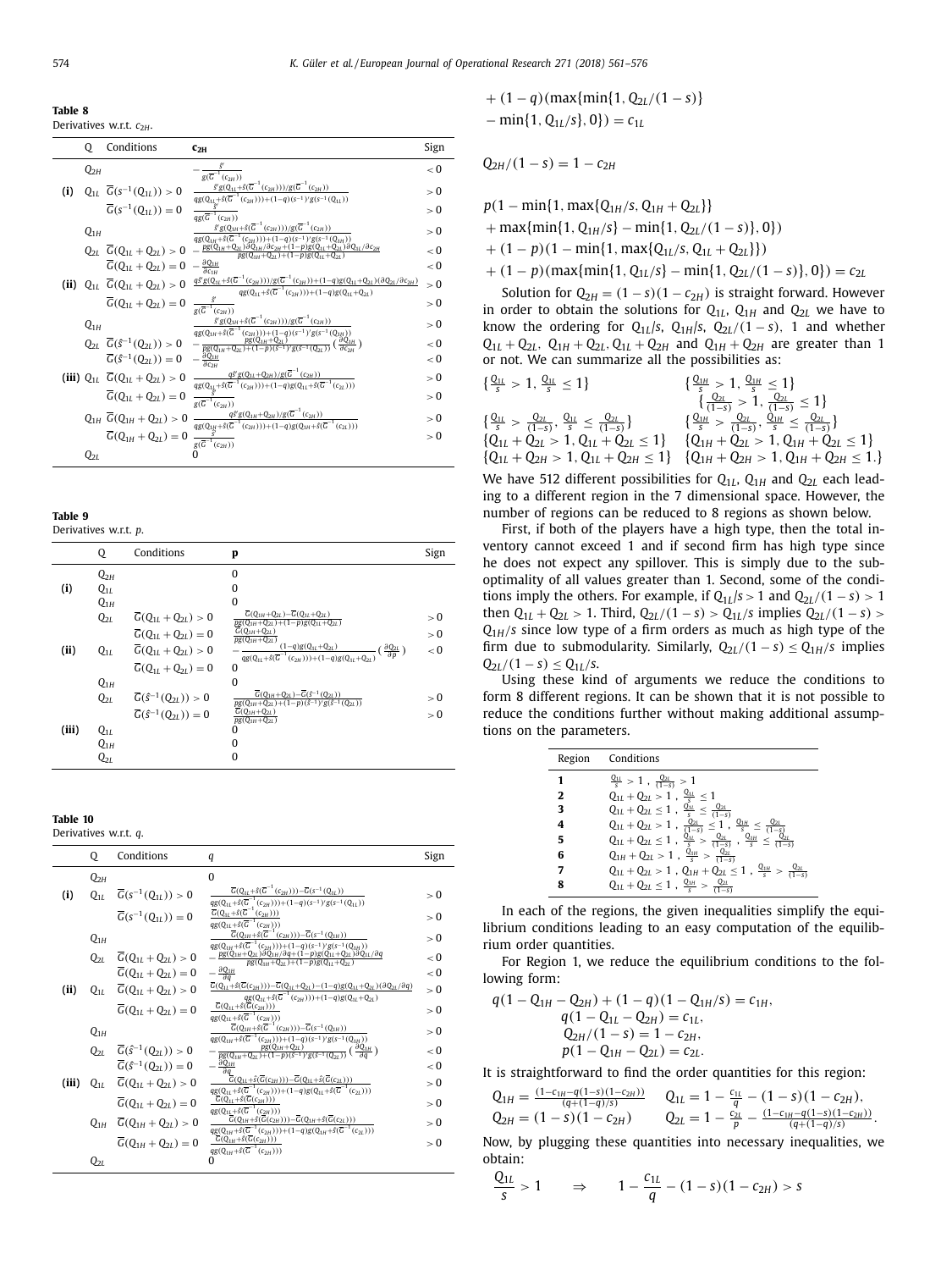<span id="page-14-0"></span>
$$
\Rightarrow \frac{c_{1L}}{q} - (1 - s)(1 - c_{2H}) < 1 - s
$$
\n
$$
\Rightarrow \frac{c_{1L}}{q} - (1 - s)c_{2H} < 0
$$
\n
$$
\Rightarrow c_{1L} < q(1 - s)c_{2H}
$$

$$
\frac{Q_{2l}}{(1-s)} > 1 \qquad \Rightarrow \qquad 1 - \frac{c_{2l}}{p}
$$
\n
$$
-\frac{(1 - c_{1H} - q(1-s)(1 - c_{2H}))}{(q + (1-q)/s)} > 1 - s
$$
\n
$$
\Rightarrow \frac{c_{2l}}{p} + \frac{s(1 - c_{1H} - q(1-s)(1 - c_{2H}))}{(1 - (1-s)q)} < s
$$
\n
$$
\Rightarrow \frac{c_{2l}}{p} - \frac{s(c_{1H} - q(1-s)(c_{2H}))}{(1 - (1-s)q)} < 0
$$
\n
$$
\Rightarrow c_{2l} < \frac{sp(c_{1H} - q(1-s)c_{2H})}{1 - (1-s)q}
$$

Thus, Region 1 can be characterized by two inequalities:

**q**  $\frac{s(1-s)(c_{2H}-c_{1H})}{(1-(1-s)a)^2}$ (1−(1−*s*)*q*)<sup>2</sup>

**q**<br> **s**  $\frac{s(1)}{(1-1)^2}$ 

$$
c_{1L} < q(1-s)c_{2H},
$$
\n
$$
c_{2L} < \frac{sp(c_{1H} - q(1-s)c_{2H})}{1 - (1-s)q}.
$$

These conditions are necessary and sufficient, i.e., if these inequalities are satisfied, then equilibrium order quantities take the values in Region 1.

In a similar fashion, we can obtain the conditions for all 8 regions. This is summarized in [Fig.](#page-8-0) 1.

*A9. Comparative statics under uniform demand and linear market shares*

 $Q_{1L} \rightarrow$ 

|               | $Q^{\alpha}_{1L}$                                              | $Q^{\beta}_{1L}$                                               | $Q_{1L}^{\gamma}$                                                                                                                      |                                                                                                                                                                                                                                                                      | $Q^{\delta}_{1L}$                     |  |
|---------------|----------------------------------------------------------------|----------------------------------------------------------------|----------------------------------------------------------------------------------------------------------------------------------------|----------------------------------------------------------------------------------------------------------------------------------------------------------------------------------------------------------------------------------------------------------------------|---------------------------------------|--|
| $c_{1L}$      | $-\frac{1}{q}$                                                 | $\frac{q+(1-q)/s)}{q+1}$                                       | $-1$                                                                                                                                   |                                                                                                                                                                                                                                                                      | $^{-1}$                               |  |
| $c_{1H}$      | 0                                                              | $\Omega$                                                       | $s(1-s)(1-q)p$<br>$(1-(1-s)q)(1-sp)$<br>$s(1-s)(1-q)(c_{2L}-c_{1H}+q(1-s)(c_{2H}-c_{2L}))$                                             |                                                                                                                                                                                                                                                                      | $\boldsymbol{0}$                      |  |
| p<br>$c_{2L}$ | 0<br>$\mathbf{0}$                                              | 0<br>0                                                         | $(1-(1-s)q)(1-sp)^2$<br>$(1-s)(1-q)$                                                                                                   |                                                                                                                                                                                                                                                                      | 0<br>$(1 - q)(1 - s)$                 |  |
| $c_{2H}$      | $(1-s)$                                                        | $s(1-s)q$                                                      | $1-sp$<br>$q(1-s)(1-q(1-s)-ps^2)$                                                                                                      |                                                                                                                                                                                                                                                                      | $q(1-s)$                              |  |
| q             | $rac{c_{1L}}{q^2}$                                             | $(1-sp)$<br>$s(1-s)(c_{2H}-c_{1L})$<br>$(1-(1-s)q)^2$          | $\frac{\frac{(1-(1-s)q)(1-sp)}{(1-(1-s)q)(1-sp)}}{\frac{(1-s)((1-(1-s)q)^2(c_{2H}-c_{2L})-ps^2(c_{2H}-c_{1H}))}{(1-(1-s)q)^2(1-ps)}}$  |                                                                                                                                                                                                                                                                      | $(1 - s)(c_{2H} - c_{2L})$            |  |
| s             | $(1 - c_{2H})$                                                 | $1 - c_{2H} + \frac{(1-q)(c_{2H} - c_{1L})}{(1-(1-s)q)^2}$     |                                                                                                                                        | $q(1-c_{2H}) + (1-q)(\frac{(1-s)(1-q)(1-c_{2L})}{(1-sp)^2} + \frac{s(1-s)pq(1-c_{2H})}{(1-(1-s)q)(1-sp)}$                                                                                                                                                            | $q(1 - c_{2H}) + (1 - q)(1 - c_{2L})$ |  |
|               |                                                                |                                                                |                                                                                                                                        | + $\frac{p(1-2s+s^2p-(1-s)^2q)(1-c_{1H}-q(1-s)(1-c_{2H}))}{(1-(1-s)q)^2(1-sp)^2}$                                                                                                                                                                                    |                                       |  |
|               |                                                                |                                                                |                                                                                                                                        |                                                                                                                                                                                                                                                                      |                                       |  |
|               |                                                                |                                                                |                                                                                                                                        | $Q_{2L} \rightarrow$                                                                                                                                                                                                                                                 |                                       |  |
|               | $Q^{\alpha}_{2L}$                                              |                                                                | $Q^{\beta}_{2L}$                                                                                                                       | $Q^{\gamma}_{2L}$                                                                                                                                                                                                                                                    | $Q^{\delta}_{2L}$                     |  |
|               |                                                                |                                                                | $s(1-p)$                                                                                                                               |                                                                                                                                                                                                                                                                      |                                       |  |
|               | 0<br>$c_{1L}$<br>s                                             |                                                                | $\overline{(1-(1-s)q)}$<br>sp                                                                                                          | $\mathbf{0}$<br>$s(1-s)p$                                                                                                                                                                                                                                            | $\bf{0}$<br>0                         |  |
| p             | $c_{1H}$<br>$\frac{1}{(1-(1-s)q)}$<br>$rac{c_{2l}}{p^2}$       |                                                                | $\overline{(1-(1-s)q)}$<br>$\frac{s(c_{1H}-c_{1L})}{(1-(1-s)q)}$                                                                       | $\overline{(1-(1-s)q)(1-sp)}$<br>$\frac{\dot{s}(1-s)(c_{1H}-c_{2L}-q(1-s)(c_{2H}-c_{2L}))}{(1-(1-s)q)(1-sp)^2}$                                                                                                                                                      | 0                                     |  |
|               | $-\frac{1}{p}$<br>$c_{2L}$                                     |                                                                | $-1$                                                                                                                                   | $(1 - s)$<br>$(1-sp)$                                                                                                                                                                                                                                                | $-(1-s)$                              |  |
|               | $qs(1-s)$<br>$c_{2H}$<br>$\frac{1}{(1-(1-s)q)}$                |                                                                | $\frac{qs(1-s)}{(1-(1-s)q)}$                                                                                                           | $\frac{pqs(1-s)^2}{(1-(1-s)q)(1-sp)}$                                                                                                                                                                                                                                | $\bf{0}$                              |  |
| q             | $-\frac{s(1-s)(c_{2H}-c_{1H})}{(1-(1-s)q)^2}$                  |                                                                | $s(1-s)(c_{2H}-c_{1L}-p(c_{1H}-c_{1L}))$<br>$(1-(1-s)q)^2$                                                                             |                                                                                                                                                                                                                                                                      | $\Omega$                              |  |
| s             | $-\frac{(1-q)(1-c_{1H})}{(1-q)^2}$<br>$\frac{(1-(1-s)q)^2}{2}$ | $-\frac{q^2(1-s)^2(1-c_{2H})-q(1-2s)(1-c_{2H})}{(1-(1-s)q)^2}$ | $\frac{(1-q)(1-pc_{1H}-(1-p)c_{1L})}{(1-p)c_{1L}}$<br>$(1-(1-s)q)^2$<br>$+\frac{q^2(1-s)^2(1-c_{2H})-q(1-2s)(1-c_{2H})}{(1-(1-s)q)^2}$ | $-\frac{ps(1-s^2)(2y_1-s_1)}{(1-(1-s)q)^2(1-sp)} -\frac{ps(1-s^2)(2y_1-s_1)}{(1-(1-s)q)^2(1-sp)} -\frac{(1-s)(1-q)(1-c_2)}{(1-sp)^2} -\frac{s(1-s)pq(1-c_2p)}{(1-(1-s)q)(1-sp)}$<br>$-\frac{p(1-2s+s^2p-(1-s)^2q)(1-c_{1H}-q(1-s)(1-c_{2H}))}{(1-(1-s)q)^2(1-sp)^2}$ | $-(1 - c_{2L})$                       |  |
|               |                                                                |                                                                |                                                                                                                                        |                                                                                                                                                                                                                                                                      |                                       |  |
|               |                                                                |                                                                |                                                                                                                                        | $Q_{1H}$ and $Q_{2H} \rightarrow$                                                                                                                                                                                                                                    |                                       |  |
|               |                                                                |                                                                |                                                                                                                                        |                                                                                                                                                                                                                                                                      |                                       |  |
|               |                                                                | $Q^{\alpha}_{1L}$                                              | $Q^{\beta}_{1L}$                                                                                                                       | $Q_{1L}^{\gamma}$                                                                                                                                                                                                                                                    | $Q_{2H}$                              |  |
|               | $c_{1L}$                                                       | $\bf{0}$                                                       | 0                                                                                                                                      | $\bf{0}$                                                                                                                                                                                                                                                             | 0                                     |  |
|               | $c_{1H}$                                                       | $\frac{1}{(1-(1-s)q)}$<br>$\bf{0}$                             | $-\frac{1}{q}$<br>0                                                                                                                    | $-1$<br>0                                                                                                                                                                                                                                                            | 0<br>0                                |  |
|               | p<br>$c_{2L}$                                                  | $\Omega$                                                       | $\Omega$                                                                                                                               | $(1-q)(1-s)$                                                                                                                                                                                                                                                         | $\Omega$                              |  |
|               | $c_{2H}$                                                       | $qs(1-s)$<br>$(1-(1-s)a)$                                      |                                                                                                                                        | $(1-s)$<br>$q(1-s)$                                                                                                                                                                                                                                                  | $-(1-s)$                              |  |

 $\frac{qs(1-s)}{(1-(1-s)q)}$  (1–s)  $q(1-s)$  –(1–s)

 $q(1 - s)(c_{2H} - c_{2L})$  0<br> $q(1 - c_{2H}) + (1 - q)(1 - c_{2L})$  -  $(1 - c_{2H})$ 

 $q(1 - c_{2H}) + (1 - q)(1 - c_{2L})$ 

 $\frac{c_{1H}}{q^2}$ <br>(1 –  $c_{2H}$ )

(1−(1−*s*)*q*) <sup>+</sup> (1−*q*)(1−*c*1*H*−*q*(1−*s*)(1−*c*2*<sup>H</sup>* ))